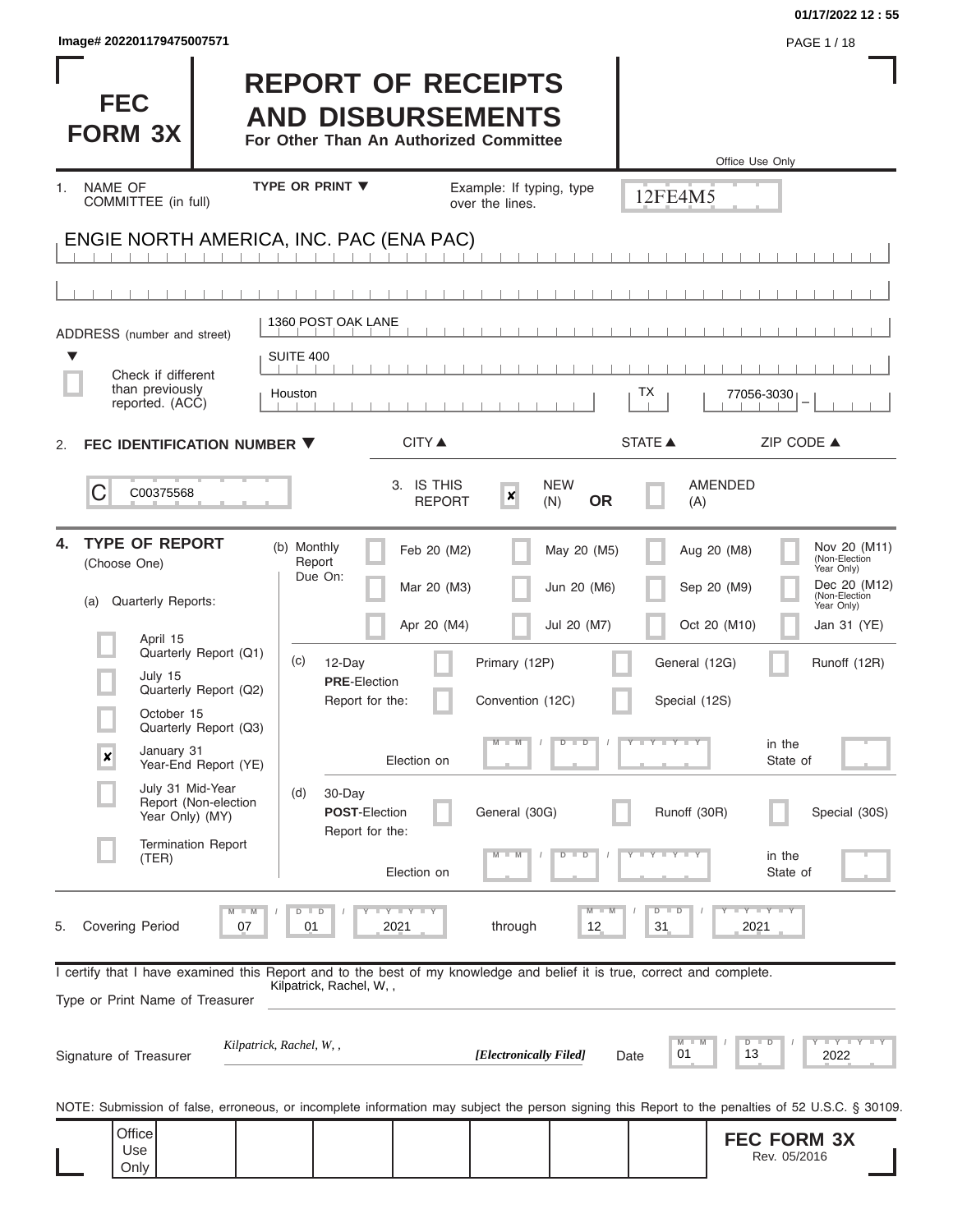$\vert x \vert$ 

|    | Image# 202201179475007572                                                                             |                                                      |                                                 |
|----|-------------------------------------------------------------------------------------------------------|------------------------------------------------------|-------------------------------------------------|
|    | FEC Form 3X (Rev. 05/2016)                                                                            | <b>SUMMARY PAGE</b><br>OF RECEIPTS AND DISBURSEMENTS | Page 2                                          |
|    | Write or Type Committee Name                                                                          |                                                      |                                                 |
|    | ENGIE NORTH AMERICA, INC. PAC (ENA PAC)                                                               |                                                      |                                                 |
|    | Report Covering the Period:<br>From:                                                                  | W<br>D<br>$\blacksquare$<br>Y Y<br>2021<br>07<br>01  | 12<br>31<br>2021<br>To:                         |
|    |                                                                                                       | <b>COLUMN A</b><br><b>This Period</b>                | <b>COLUMN B</b><br><b>Calendar Year-to-Date</b> |
| 6. | Cash on Hand<br>(a)<br>$+Y+Y+Y$<br>January 1,<br>2021                                                 |                                                      | 33276.50                                        |
|    | Cash on Hand at<br>(b)<br>Beginning of Reporting Period                                               | 49062.50                                             |                                                 |
|    | Total Receipts (from Line 19)<br>(c)                                                                  | 13533.00                                             | 32069.00                                        |
|    | Subtotal (add Lines 6(b) and<br>(d)<br>6(c) for Column A and Lines<br>$6(a)$ and $6(c)$ for Column B) | 62595.50                                             | 65345.50                                        |
| 7. | Total Disbursements (from Line 31)                                                                    | 15500.00                                             | 18250.00                                        |
| 8. | Cash on Hand at Close of<br><b>Reporting Period</b><br>(subtract Line $7$ from Line $6(d)$ )          | 47095.50                                             | 47095.50                                        |
| 9. | Debts and Obligations Owed TO<br>the Committee (Itemize all on<br>Schedule C and/or Schedule D)       | 0.00                                                 |                                                 |
|    | 10. Debts and Obligations Owed BY<br>the Committee (Itemize all on<br>Schedule C and/or Schedule D)   | T.<br>0.00                                           |                                                 |

This committee has qualified as a multicandidate committee. (see FEC FORM 1M)

### **For further information contact:**

Federal Election Commission 999 E Street, NW Washington, DC 20463

Toll Free 800-424-9530 Local 202-694-1100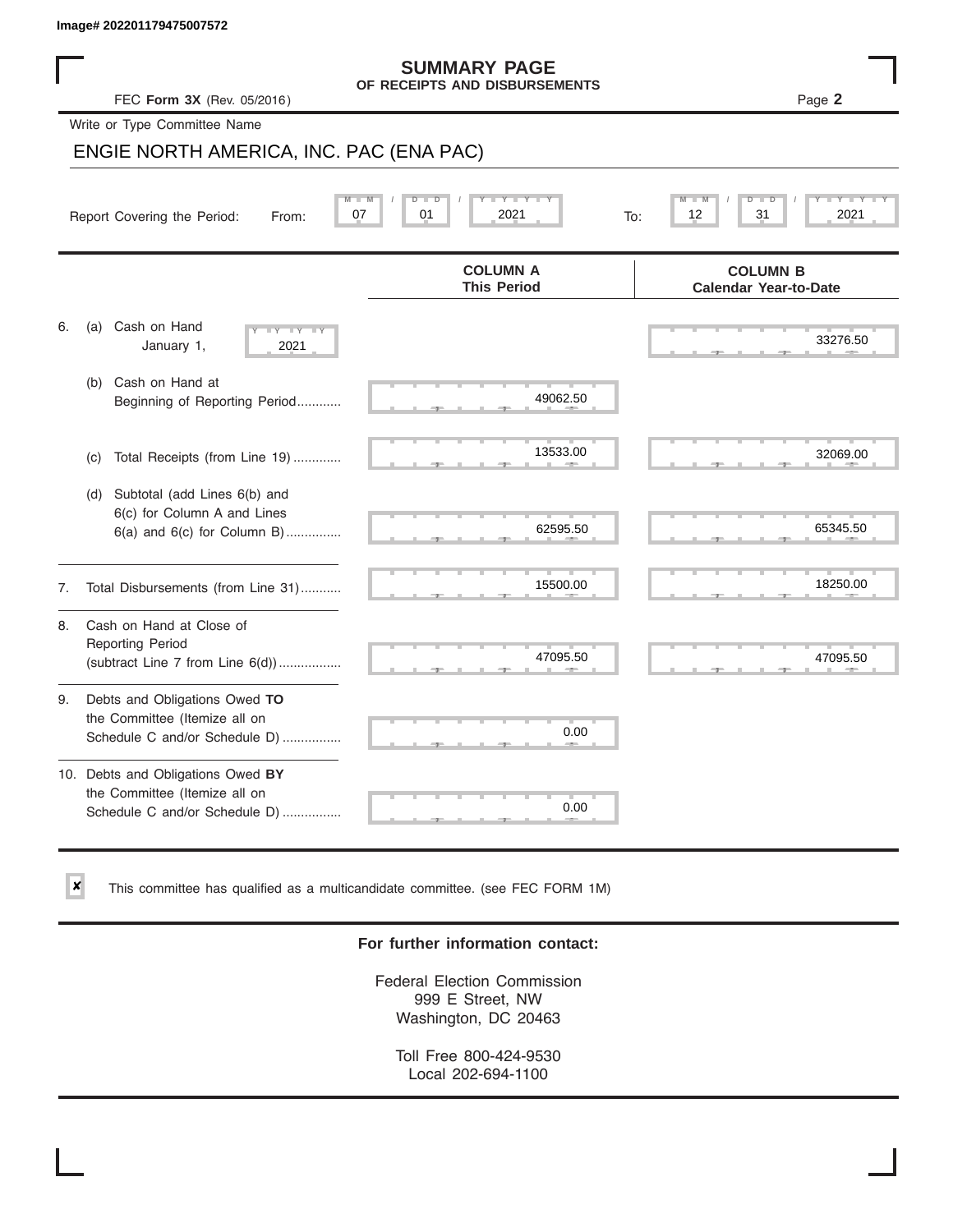### **DETAILED SUMMARY PAGE**

### ENGIE NORTH AMERICA, INC. PAC (ENA PAC)

| Image# 202201179475007573                                         |                                                                                                        |                                                 |
|-------------------------------------------------------------------|--------------------------------------------------------------------------------------------------------|-------------------------------------------------|
|                                                                   | <b>DETAILED SUMMARY PAGE</b><br>of Receipts                                                            |                                                 |
| FEC Form 3X (Rev. 05/2016)                                        |                                                                                                        | Page 3                                          |
| Write or Type Committee Name                                      |                                                                                                        |                                                 |
| ENGIE NORTH AMERICA, INC. PAC (ENA PAC)                           |                                                                                                        |                                                 |
|                                                                   | $\mathbf{I}$ $\mathbf{Y}$ $\mathbf{I}$ $\mathbf{Y}$ $\mathbf{I}$ $\mathbf{Y}$<br>$M - M$<br>$D$ $\Box$ | $T - Y = T - Y$<br>$M$ $\Box$<br>D<br>ъ         |
| Report Covering the Period:<br>From:                              | 2021<br>07<br>01<br>To:                                                                                | 12<br>31<br>2021                                |
| I. Receipts                                                       | <b>COLUMN A</b><br><b>Total This Period</b>                                                            | <b>COLUMN B</b><br><b>Calendar Year-to-Date</b> |
| 11. Contributions (other than loans) From:                        |                                                                                                        |                                                 |
| Individuals/Persons Other<br>(a)                                  |                                                                                                        |                                                 |
| <b>Than Political Committees</b>                                  | 13307.00                                                                                               | 31401.00                                        |
| Itemized (use Schedule A)<br>(i)                                  |                                                                                                        |                                                 |
|                                                                   | 226.00                                                                                                 | 668.00                                          |
| (iii) TOTAL (add                                                  |                                                                                                        |                                                 |
| Lines $11(a)(i)$ and $(ii)$                                       | 13533.00                                                                                               | 32069.00                                        |
|                                                                   |                                                                                                        |                                                 |
| Political Party Committees<br>(b)                                 | 0.00                                                                                                   | 0.00                                            |
| Other Political Committees<br>(C)                                 | 0.00                                                                                                   | 0.00                                            |
|                                                                   |                                                                                                        |                                                 |
| Total Contributions (add Lines<br>(d)                             |                                                                                                        |                                                 |
| $11(a)(iii)$ , (b), and (c)) (Carry                               | 13533.00                                                                                               | 32069.00                                        |
| 12. Transfers From Affiliated/Other                               |                                                                                                        |                                                 |
|                                                                   | 0.00                                                                                                   | 0.00                                            |
|                                                                   |                                                                                                        |                                                 |
|                                                                   | 0.00                                                                                                   | 0.00                                            |
|                                                                   |                                                                                                        |                                                 |
| 14. Loan Repayments Received                                      | 0.00                                                                                                   | 0.00                                            |
| 15. Offsets To Operating Expenditures                             |                                                                                                        |                                                 |
| (Refunds, Rebates, etc.)                                          |                                                                                                        |                                                 |
| (Carry Totals to Line 37, page 5)                                 | 0.00                                                                                                   | 0.00                                            |
| 16. Refunds of Contributions Made                                 |                                                                                                        |                                                 |
| to Federal Candidates and Other<br>Political Committees           | 0.00                                                                                                   | 0.00                                            |
| 17. Other Federal Receipts                                        |                                                                                                        |                                                 |
|                                                                   | 0.00                                                                                                   | 0.00                                            |
| 18. Transfers from Non-Federal and Levin Funds                    |                                                                                                        |                                                 |
| (a) Non-Federal Account                                           |                                                                                                        |                                                 |
|                                                                   | 0.00                                                                                                   | 0.00                                            |
|                                                                   |                                                                                                        |                                                 |
| (b) Levin Funds (from Schedule H5)                                | 0.00                                                                                                   | 0.00                                            |
|                                                                   |                                                                                                        |                                                 |
| (c) Total Transfers (add $18(a)$ and $18(b)$ )                    | 0.00                                                                                                   | 0.00                                            |
| 19. Total Receipts (add Lines 11(d),                              |                                                                                                        |                                                 |
| 12, 13, 14, 15, 16, 17, and 18(c))▶                               | 13533.00                                                                                               | 32069.00                                        |
|                                                                   |                                                                                                        |                                                 |
| 20. Total Federal Receipts<br>(subtract Line 18(c) from Line 19)▶ | 13533.00                                                                                               | 32069.00                                        |
|                                                                   |                                                                                                        |                                                 |

(subtract Line 18(c) from Line 19) .........

 $\frac{32069.0}{2000}$ 13533.00

|  | 32069.00 |
|--|----------|
|  |          |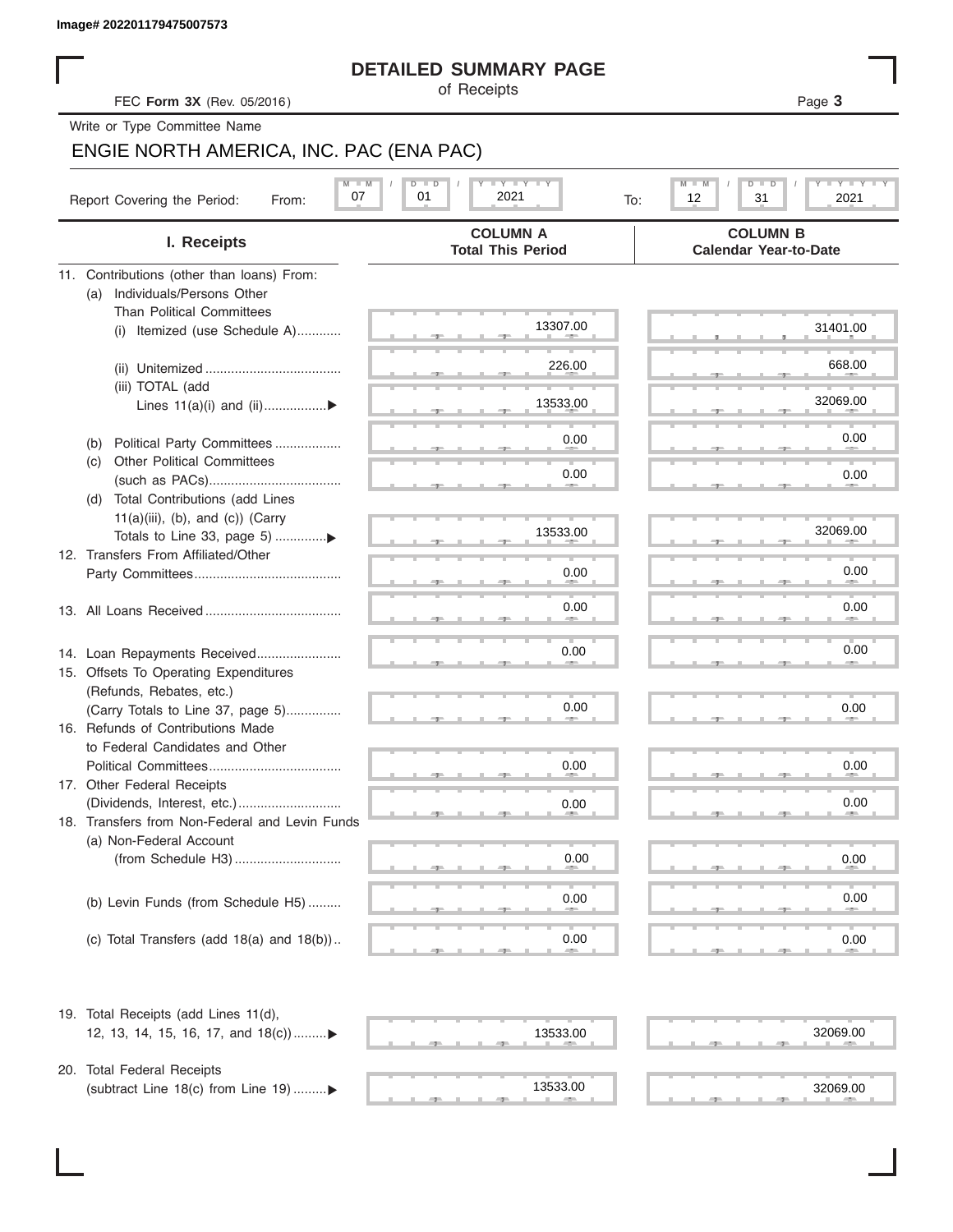### **DETAILED SUMMARY PAGE**

of Disbursements

|            | <b>II. Disbursements</b>                                         | <b>COLUMN A</b>          | <b>COLUMN B</b>              |
|------------|------------------------------------------------------------------|--------------------------|------------------------------|
|            |                                                                  | <b>Total This Period</b> | <b>Calendar Year-to-Date</b> |
|            | 21. Operating Expenditures:<br>(a) Allocated Federal/Non-Federal |                          |                              |
|            | Activity (from Schedule H4)                                      |                          |                              |
|            | (i)                                                              | 0.00                     | 0.00                         |
|            |                                                                  |                          |                              |
|            | Non-Federal Share<br>(ii)                                        | 0.00                     | 0.00                         |
|            | (b) Other Federal Operating                                      |                          |                              |
|            |                                                                  | 0.00                     | 0.00                         |
|            | (c) Total Operating Expenditures                                 |                          |                              |
|            | (add 21(a)(i), (a)(ii), and (b))                                 | 0.00                     | 0.00                         |
|            | 22. Transfers to Affiliated/Other Party                          |                          |                              |
|            | 23. Contributions to                                             | 0.00<br><b>Allen</b>     | 0.00<br><b>AREA</b>          |
|            | Federal Candidates/Committees<br>and Other Political Committees  |                          | 5000.00                      |
|            |                                                                  | 5000.00                  |                              |
|            | 24. Independent Expenditures                                     |                          |                              |
|            | 25. Coordinated Party Expenditures                               | 0.00                     | 0.00                         |
|            | $(52 \text{ U.S.C. }$ § 30116(d))                                | 0.00                     |                              |
|            |                                                                  |                          | 0.00                         |
|            | 26. Loan Repayments Made                                         | 0.00                     |                              |
|            |                                                                  |                          | 0.00                         |
|            |                                                                  |                          | 0.00                         |
|            | 28. Refunds of Contributions To:                                 | 0.00                     |                              |
|            | (a) Individuals/Persons Other<br>Than Political Committees       |                          |                              |
|            |                                                                  | 0.00                     | 0.00                         |
|            | Political Party Committees                                       |                          |                              |
| (b)<br>(C) | <b>Other Political Committees</b>                                | 0.00                     | 0.00                         |
|            |                                                                  | 0.00                     | 0.00                         |
|            |                                                                  |                          |                              |
| (d)        | <b>Total Contribution Refunds</b>                                |                          |                              |
|            | (add Lines 28(a), (b), and (c))                                  | 0.00                     | 0.00                         |
|            |                                                                  |                          |                              |
|            | 29. Other Disbursements (Including                               |                          |                              |
|            |                                                                  | 10500.00                 | 13250.00                     |
|            | 30. Federal Election Activity (52 U.S.C. § 30101(20))            |                          |                              |
|            | (a) Allocated Federal Election Activity                          |                          |                              |
|            | (from Schedule H6)                                               |                          |                              |
|            |                                                                  | 0.00                     | 0.00                         |
|            |                                                                  |                          |                              |
|            |                                                                  | 0.00                     | 0.00                         |
| (b)        | Federal Election Activity Paid                                   |                          |                              |
|            | Entirely With Federal Funds                                      | 0.00                     | 0.00                         |
| (C)        | Total Federal Election Activity (add                             |                          |                              |
|            | Lines $30(a)(i)$ , $30(a)(ii)$ and $30(b))$                      | 0.00                     | 0.00                         |
|            |                                                                  |                          |                              |
|            | 31. Total Disbursements (add Lines 21(c), 22,                    |                          |                              |
|            | 23, 24, 25, 26, 27, 28(d), 29 and 30(c))                         |                          |                              |
|            |                                                                  | 15500.00                 | 18250.00                     |
| 32.        | <b>Total Federal Disbursements</b>                               |                          |                              |
|            | (subtract Line 21(a)(ii) and Line 30(a)(ii)                      |                          |                              |
|            |                                                                  | 15500.00                 | 18250.00                     |
|            |                                                                  |                          |                              |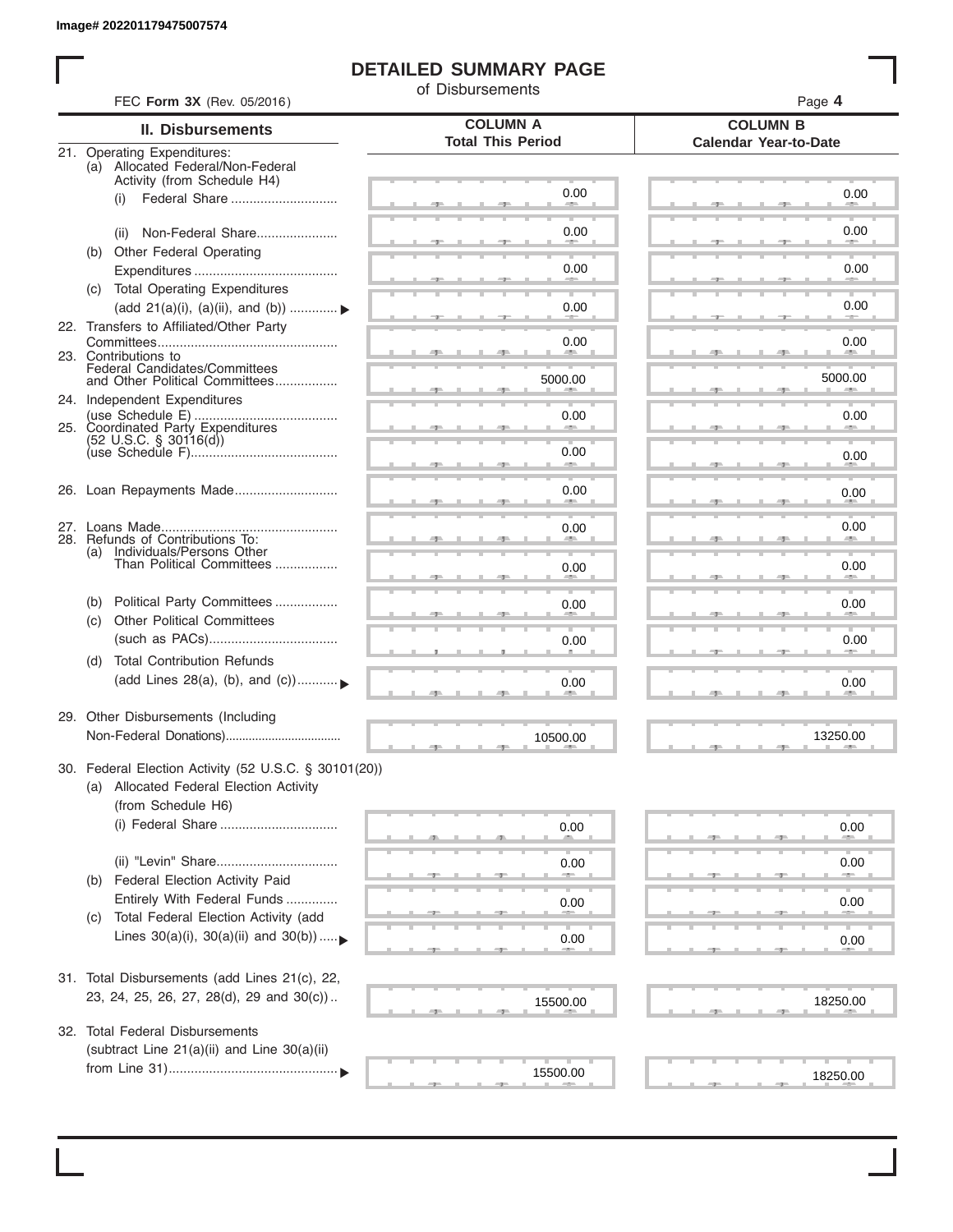### **DETAILED SUMMARY PAGE**

of Disbursements

FEC **Form 3X** (Rev. 05/2016) Page **5**

| III. Net Contributions/       |
|-------------------------------|
| <b>Operating Expenditures</b> |

#### **COLUMN A Total This Period**

#### **COLUMN B Calendar Year-to-Date**

| 33. Total Contributions (other than loans) |  |
|--------------------------------------------|--|
| 34. Total Contribution Refunds             |  |
|                                            |  |
| 35. Net Contributions (other than loans)   |  |
| (subtract Line 34 from Line 33)            |  |
| 36. Total Federal Operating Expenditures   |  |
| (add Line 21(a)(i) and Line 21(b))         |  |
| 37. Offsets to Operating Expenditures      |  |
|                                            |  |
| 38. Net Operating Expenditures             |  |
|                                            |  |

|  |  |  |   |  | 13533.00                          |  |  |  |  | 32069.0 |                 |
|--|--|--|---|--|-----------------------------------|--|--|--|--|---------|-----------------|
|  |  |  |   |  | 0.00<br><b>All Contracts</b><br>m |  |  |  |  |         | 0.0<br>m        |
|  |  |  |   |  | 13533.00<br>-                     |  |  |  |  | 32069.0 | <b>ALC 1999</b> |
|  |  |  |   |  | 0.00<br>-                         |  |  |  |  |         | 0.0<br>-        |
|  |  |  |   |  | 0.00<br>$-$                       |  |  |  |  |         | 0. <sub>C</sub> |
|  |  |  | ٠ |  | 0.00<br>$-$                       |  |  |  |  |         | 0.0<br>$-2-$    |
|  |  |  |   |  |                                   |  |  |  |  |         |                 |

|  |  | 13533.00<br>٠      |  |  |  |    | 32069.00<br>--               |
|--|--|--------------------|--|--|--|----|------------------------------|
|  |  | 0.00<br><b>ALL</b> |  |  |  | 49 | 0.00<br><b>All Contracts</b> |
|  |  | 13533.00<br>W.     |  |  |  |    | 32069.00<br>н.               |
|  |  | 0.00<br>-          |  |  |  |    | 0.00                         |
|  |  |                    |  |  |  |    | -                            |
|  |  | 0.00               |  |  |  |    | 0.00                         |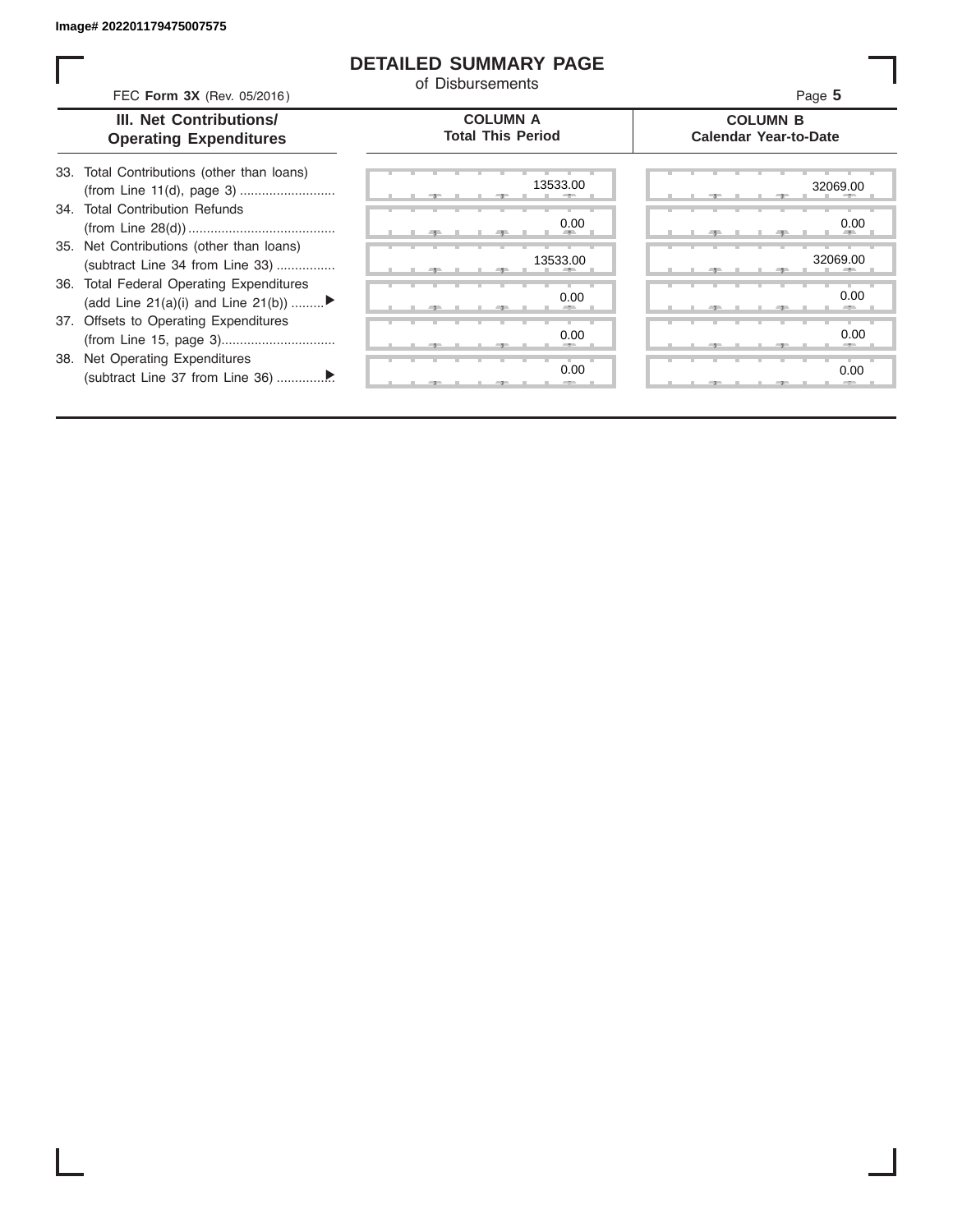## **SCHEDULE A (FEC Form 3X) ITEMIZED RECEIPTS**

Use separate schedule(s)<br>for each category of the

FOR LINE NUMBER:<br>(check only one)

PAGE 6 OF 18

|    |                                                                                                                                            |                    | babii batogory<br>Detailed Summary Page            | x                                            | 11a                                                   |  | 11 <sub>b</sub> |               | 11 <sub>c</sub> | 12                                   |    |  |  |  |
|----|--------------------------------------------------------------------------------------------------------------------------------------------|--------------------|----------------------------------------------------|----------------------------------------------|-------------------------------------------------------|--|-----------------|---------------|-----------------|--------------------------------------|----|--|--|--|
|    | Any information copied from such Reports and Statements may not be sold or used by any person for the purpose of soliciting contributions  |                    |                                                    |                                              | 13                                                    |  | 14              |               | 15              | 16                                   | 17 |  |  |  |
|    | or for commercial purposes, other than using the name and address of any political committee to solicit contributions from such committee. |                    |                                                    |                                              |                                                       |  |                 |               |                 |                                      |    |  |  |  |
|    | NAME OF COMMITTEE (In Full)<br>ENGIE NORTH AMERICA, INC. PAC (ENA PAC)                                                                     |                    |                                                    |                                              |                                                       |  |                 |               |                 |                                      |    |  |  |  |
| А. | Full Name of Individual (Last, First, Middle Initial) or Full Organization Name<br>Kilpatrick, Rachel, W,,                                 |                    |                                                    |                                              | Date of Receipt                                       |  |                 |               |                 |                                      |    |  |  |  |
|    | Mailing Address 1360 Post Oak Blvd<br><b>Ste 400</b>                                                                                       |                    |                                                    |                                              | $M - M$<br>$D$ $D$<br>$Y - Y - Y$<br>12<br>30<br>2021 |  |                 |               |                 |                                      |    |  |  |  |
|    | City<br>Houston                                                                                                                            | State<br><b>TX</b> | Zip Code<br>77056-3030                             |                                              |                                                       |  |                 |               |                 | Transaction ID: AFE18EC38EC3D4892A30 |    |  |  |  |
|    | FEC ID number of contributing                                                                                                              |                    |                                                    |                                              | Amount of Each Receipt this Period                    |  |                 |               |                 |                                      |    |  |  |  |
|    | federal political committee.                                                                                                               | С                  |                                                    |                                              |                                                       |  |                 |               |                 | 700.00                               |    |  |  |  |
|    | Name of Employer (for Individual)<br>ENGIE NORTH AMERICA INC                                                                               | VP Tax             | Occupation (for Individual)                        |                                              |                                                       |  | Memo Item       |               |                 | Payroll Deduction: \$50.00/Bi-Weekly |    |  |  |  |
|    | Receipt For:                                                                                                                               |                    | Aggregate Year-to-Date ▼                           |                                              |                                                       |  |                 |               |                 |                                      |    |  |  |  |
|    | Primary<br>General<br>Other (specify) $\blacktriangledown$                                                                                 |                    | 1350.00                                            |                                              |                                                       |  |                 |               |                 |                                      |    |  |  |  |
|    | Full Name of Individual (Last, First, Middle Initial) or Full Organization Name<br>B. Klein, Madeleine, , ,                                |                    |                                                    |                                              | Date of Receipt                                       |  |                 |               |                 |                                      |    |  |  |  |
|    | Mailing Address 1360 Post Oak Blvd<br><b>Ste 400</b>                                                                                       |                    |                                                    |                                              | $M - M$<br>12                                         |  |                 | $D$ $D$<br>30 |                 | Y TYT<br>2021                        |    |  |  |  |
|    | City                                                                                                                                       | State<br><b>TX</b> | Zip Code<br>77056-3030                             |                                              |                                                       |  |                 |               |                 | Transaction ID: ADC436DDD51A748AD820 |    |  |  |  |
|    | Houston<br>FEC ID number of contributing                                                                                                   | С                  |                                                    | Amount of Each Receipt this Period<br>350.00 |                                                       |  |                 |               |                 |                                      |    |  |  |  |
|    | federal political committee.                                                                                                               |                    |                                                    |                                              |                                                       |  |                 |               |                 |                                      |    |  |  |  |
|    | Name of Employer (for Individual)<br>ENGIE NORTH AMERICA INC                                                                               |                    | Occupation (for Individual)<br>Policy and Strategy |                                              |                                                       |  | Memo Item       |               |                 | Payroll Deduction: \$25.00/Bi-Weekly |    |  |  |  |
|    | Receipt For:                                                                                                                               |                    | Aggregate Year-to-Date ▼                           |                                              |                                                       |  |                 |               |                 |                                      |    |  |  |  |
|    | Primary<br>General<br>Other (specify) $\blacktriangledown$                                                                                 |                    | 675.00                                             |                                              |                                                       |  |                 |               |                 |                                      |    |  |  |  |
|    | Full Name of Individual (Last, First, Middle Initial) or Full Organization Name<br>C. Sacks, Paula, M,,                                    |                    |                                                    |                                              | Date of Receipt                                       |  |                 |               |                 |                                      |    |  |  |  |
|    | Mailing Address 1360 Post Oak Blvd<br><b>Ste 400</b>                                                                                       |                    |                                                    |                                              | $M - M$<br>09                                         |  |                 | $D$ $D$<br>28 |                 | $+Y+Y+Y$<br>2021                     |    |  |  |  |
|    | City                                                                                                                                       | State<br><b>TX</b> | Zip Code<br>77056-3030                             |                                              |                                                       |  |                 |               |                 | Transaction ID: A67862C64A6084AA79E3 |    |  |  |  |
|    | Houston                                                                                                                                    |                    |                                                    |                                              |                                                       |  |                 |               |                 | Amount of Each Receipt this Period   |    |  |  |  |
|    | FEC ID number of contributing<br>federal political committee.                                                                              | С                  |                                                    |                                              |                                                       |  |                 |               |                 | 350.00                               |    |  |  |  |
|    | Name of Employer (for Individual)                                                                                                          |                    | Occupation (for Individual)                        |                                              |                                                       |  | Memo Item       |               |                 |                                      |    |  |  |  |
|    | <b>ENGIE North America, Inc.</b><br>Receipt For:                                                                                           |                    | Chief HR & Comms Officer, Shared Svc               |                                              |                                                       |  |                 |               |                 | Payroll Deduction: \$50.00/Bi-Weekly |    |  |  |  |
|    | Primary<br>General                                                                                                                         |                    | Aggregate Year-to-Date ▼                           |                                              |                                                       |  |                 |               |                 |                                      |    |  |  |  |
|    | Other (specify)                                                                                                                            |                    | 1000.00                                            |                                              |                                                       |  |                 |               |                 |                                      |    |  |  |  |
|    |                                                                                                                                            |                    |                                                    |                                              |                                                       |  |                 |               |                 | 1400.00                              |    |  |  |  |
|    |                                                                                                                                            |                    |                                                    |                                              |                                                       |  |                 |               |                 |                                      |    |  |  |  |
|    |                                                                                                                                            |                    |                                                    |                                              |                                                       |  |                 |               |                 |                                      |    |  |  |  |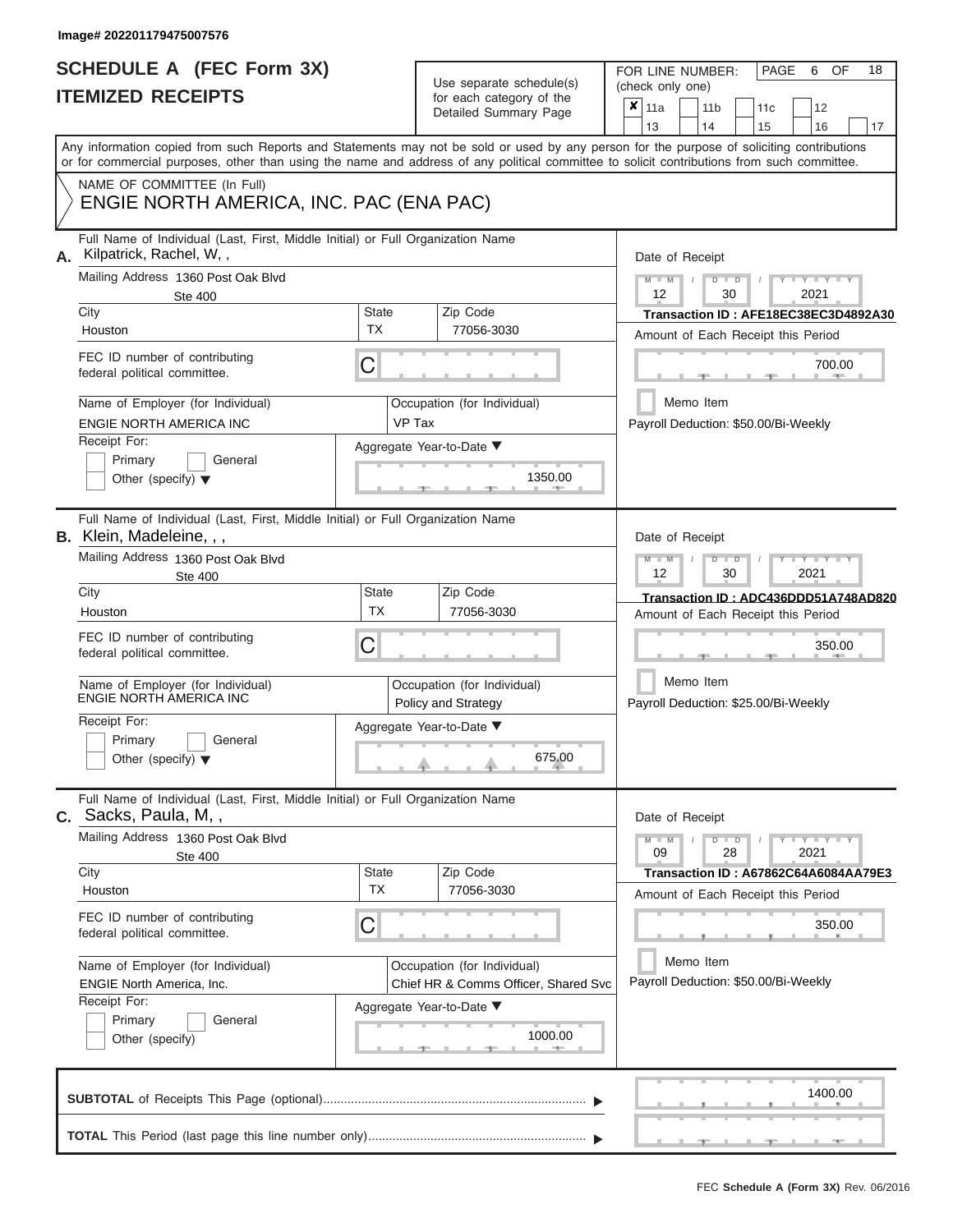Use separate schedule(s) for each category of the

FOR LINE NUMBER:<br>(check only one)

PAGE 7 OF 18

|    |                                                                                                                                                                                                                                                                                         |                           | Detailed Summary Page                                      | 11a                                                   |  | 11 <sub>b</sub> | 11c                                  | 12                                                                                |    |  |  |  |
|----|-----------------------------------------------------------------------------------------------------------------------------------------------------------------------------------------------------------------------------------------------------------------------------------------|---------------------------|------------------------------------------------------------|-------------------------------------------------------|--|-----------------|--------------------------------------|-----------------------------------------------------------------------------------|----|--|--|--|
|    | Any information copied from such Reports and Statements may not be sold or used by any person for the purpose of soliciting contributions<br>or for commercial purposes, other than using the name and address of any political committee to solicit contributions from such committee. |                           |                                                            | 13                                                    |  | 14              | 15                                   | 16                                                                                | 17 |  |  |  |
|    | NAME OF COMMITTEE (In Full)<br>ENGIE NORTH AMERICA, INC. PAC (ENA PAC)                                                                                                                                                                                                                  |                           |                                                            |                                                       |  |                 |                                      |                                                                                   |    |  |  |  |
| А. | Full Name of Individual (Last, First, Middle Initial) or Full Organization Name<br>Roper, Marcus, , ,                                                                                                                                                                                   |                           |                                                            | Date of Receipt                                       |  |                 |                                      |                                                                                   |    |  |  |  |
|    | Mailing Address 1360 Post Oak Blvd<br><b>Ste 400</b>                                                                                                                                                                                                                                    |                           |                                                            | $M - M$<br>$D$ $D$<br>$Y - Y - Y$<br>12<br>2021<br>30 |  |                 |                                      |                                                                                   |    |  |  |  |
|    | City<br>Houston                                                                                                                                                                                                                                                                         | <b>State</b><br><b>TX</b> | Zip Code<br>77056-3030                                     |                                                       |  |                 |                                      | Transaction ID: A5A2DE889743C4BBE841<br>Amount of Each Receipt this Period        |    |  |  |  |
|    | FEC ID number of contributing<br>federal political committee.                                                                                                                                                                                                                           | С                         |                                                            |                                                       |  |                 |                                      | 770.00                                                                            |    |  |  |  |
|    | Name of Employer (for Individual)<br>ENGIE NORTH AMERICA INC                                                                                                                                                                                                                            |                           | Occupation (for Individual)<br>COO-Storage                 |                                                       |  | Memo Item       | Payroll Deduction: \$55.00/Bi-Weekly |                                                                                   |    |  |  |  |
|    | Receipt For:<br>General<br>Primary<br>Other (specify) $\blacktriangledown$                                                                                                                                                                                                              |                           | Aggregate Year-to-Date ▼<br>1485.00                        |                                                       |  |                 |                                      |                                                                                   |    |  |  |  |
|    | Full Name of Individual (Last, First, Middle Initial) or Full Organization Name<br><b>B.</b> Helton, Robert, A,,                                                                                                                                                                        |                           |                                                            | Date of Receipt                                       |  |                 |                                      |                                                                                   |    |  |  |  |
|    | Mailing Address 1360 Post Oak Blvd<br><b>Ste 400</b>                                                                                                                                                                                                                                    |                           |                                                            | $M - M$<br>12                                         |  | $D$ $D$<br>30   |                                      | Y I Y I<br>2021                                                                   |    |  |  |  |
|    | City<br>Houston                                                                                                                                                                                                                                                                         | <b>State</b><br><b>TX</b> | Zip Code<br>77056-3030                                     |                                                       |  |                 |                                      | Transaction ID: A1CDF60417F67435CA08<br>Amount of Each Receipt this Period        |    |  |  |  |
|    | FEC ID number of contributing<br>federal political committee.                                                                                                                                                                                                                           | С                         |                                                            | 700.00                                                |  |                 |                                      |                                                                                   |    |  |  |  |
|    | Name of Employer (for Individual)<br>ENGIE NORTH AMERICA INC                                                                                                                                                                                                                            |                           | Occupation (for Individual)<br>Govt & Reg Affairs Director |                                                       |  | Memo Item       | Payroll Deduction: \$50.00/Bi-Weekly |                                                                                   |    |  |  |  |
|    | Receipt For:<br>Primary<br>General<br>Other (specify) $\blacktriangledown$                                                                                                                                                                                                              |                           | Aggregate Year-to-Date ▼<br>1350.00                        |                                                       |  |                 |                                      |                                                                                   |    |  |  |  |
|    | Full Name of Individual (Last, First, Middle Initial) or Full Organization Name<br><b>C.</b> Cowan, Kenneth, D,,                                                                                                                                                                        |                           |                                                            | Date of Receipt                                       |  |                 |                                      |                                                                                   |    |  |  |  |
|    | Mailing Address 1360 Post Oak Blvd<br><b>Ste 400</b>                                                                                                                                                                                                                                    |                           |                                                            | $M - M$<br>09                                         |  | $D$ $D$<br>28   |                                      | $Y - Y - Y - Y - Y$<br>2021                                                       |    |  |  |  |
|    | City<br>Houston                                                                                                                                                                                                                                                                         | <b>State</b><br><b>TX</b> | Zip Code<br>77056-3030                                     |                                                       |  |                 |                                      | <b>Transaction ID: A184111A301924B40B6E</b><br>Amount of Each Receipt this Period |    |  |  |  |
|    | FEC ID number of contributing<br>federal political committee.                                                                                                                                                                                                                           | С                         |                                                            |                                                       |  |                 |                                      | 525.00                                                                            |    |  |  |  |
|    | Name of Employer (for Individual)<br><b>ENGIE North America, Inc.</b>                                                                                                                                                                                                                   |                           | Occupation (for Individual)<br>Vice President              |                                                       |  | Memo Item       | Payroll Deduction: \$75.00/Bi-Weekly |                                                                                   |    |  |  |  |
|    | Receipt For:<br>Primary<br>General<br>Other (specify)                                                                                                                                                                                                                                   |                           | Aggregate Year-to-Date ▼<br>1500.00                        |                                                       |  |                 |                                      |                                                                                   |    |  |  |  |
|    |                                                                                                                                                                                                                                                                                         |                           |                                                            |                                                       |  |                 |                                      | 1995.00                                                                           |    |  |  |  |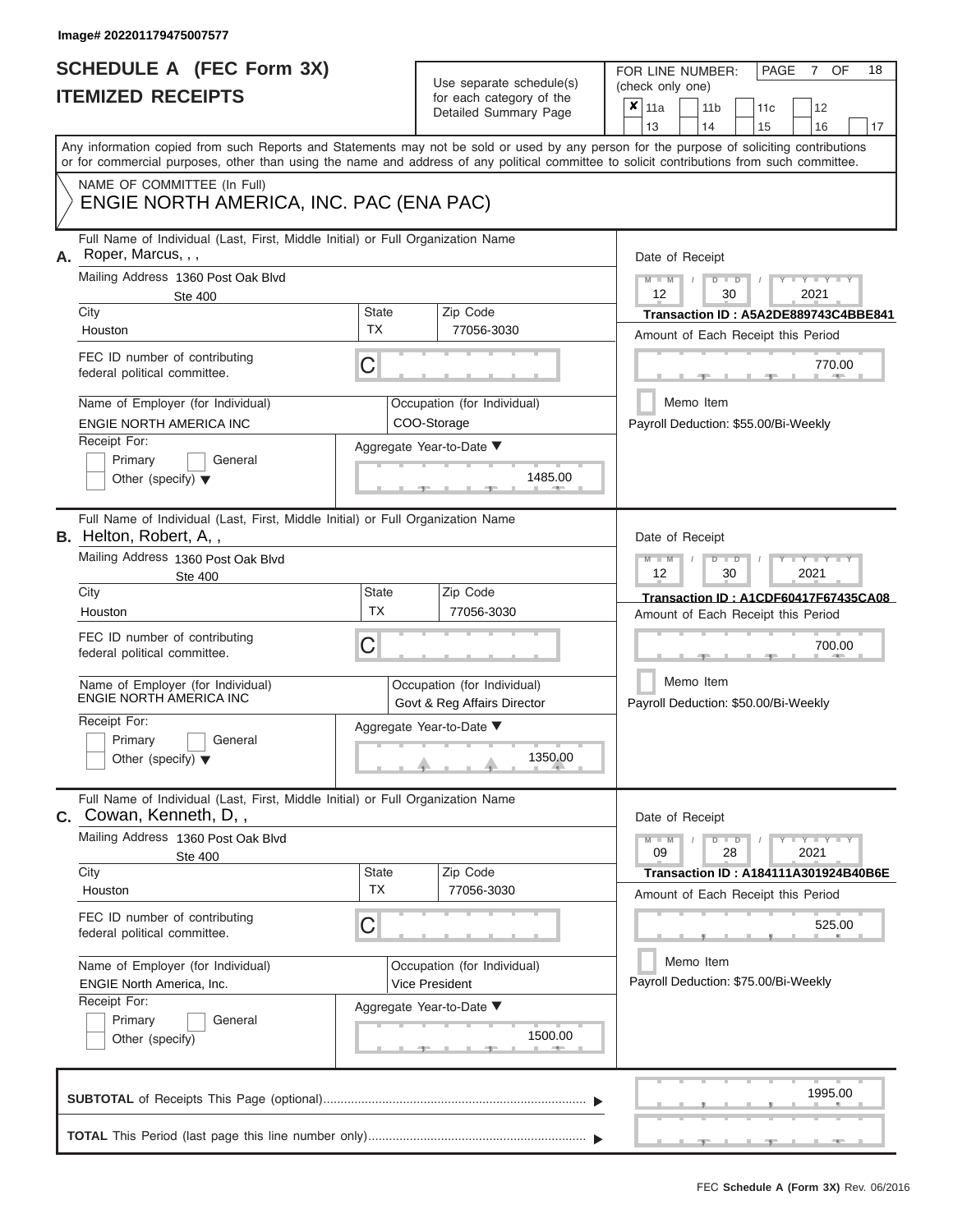## **SCHEDULE A (FEC Form 3X) ITEMIZED RECEIPTS**

Use separate schedule(s) for each category of the

FOR LINE NUMBER:<br>(check only one)

PAGE 8 OF 18

|                                                                                                                                                                                                                                                                                         |                    | ioi ouoii outogory oi tric<br>Detailed Summary Page    | ×                                                  | 11a                                                        |  | 11 <sub>b</sub> |               | 11 <sub>c</sub>                      | 12                                          |    |  |  |  |
|-----------------------------------------------------------------------------------------------------------------------------------------------------------------------------------------------------------------------------------------------------------------------------------------|--------------------|--------------------------------------------------------|----------------------------------------------------|------------------------------------------------------------|--|-----------------|---------------|--------------------------------------|---------------------------------------------|----|--|--|--|
|                                                                                                                                                                                                                                                                                         |                    |                                                        |                                                    | 13                                                         |  | 14              |               | 15                                   | 16                                          | 17 |  |  |  |
| Any information copied from such Reports and Statements may not be sold or used by any person for the purpose of soliciting contributions<br>or for commercial purposes, other than using the name and address of any political committee to solicit contributions from such committee. |                    |                                                        |                                                    |                                                            |  |                 |               |                                      |                                             |    |  |  |  |
| NAME OF COMMITTEE (In Full)                                                                                                                                                                                                                                                             |                    |                                                        |                                                    |                                                            |  |                 |               |                                      |                                             |    |  |  |  |
| ENGIE NORTH AMERICA, INC. PAC (ENA PAC)                                                                                                                                                                                                                                                 |                    |                                                        |                                                    |                                                            |  |                 |               |                                      |                                             |    |  |  |  |
| Full Name of Individual (Last, First, Middle Initial) or Full Organization Name<br>Flippen, Scott, , ,<br>А.                                                                                                                                                                            |                    |                                                        |                                                    | Date of Receipt                                            |  |                 |               |                                      |                                             |    |  |  |  |
| Mailing Address 1360 Post Oak Blvd<br><b>Ste 400</b>                                                                                                                                                                                                                                    |                    |                                                        |                                                    | $M$ $-M$ $/$<br>$D$ $D$<br>$Y - Y - Y$<br>11<br>19<br>2021 |  |                 |               |                                      |                                             |    |  |  |  |
| City                                                                                                                                                                                                                                                                                    | <b>State</b><br>TX | Zip Code                                               |                                                    |                                                            |  |                 |               |                                      | <b>Transaction ID: AB53A9B945A1340A9955</b> |    |  |  |  |
| Houston                                                                                                                                                                                                                                                                                 |                    | 77056-3030                                             |                                                    | Amount of Each Receipt this Period                         |  |                 |               |                                      |                                             |    |  |  |  |
| FEC ID number of contributing<br>federal political committee.                                                                                                                                                                                                                           | С                  |                                                        |                                                    |                                                            |  |                 |               |                                      | 750.00<br><b>British Allen</b>              |    |  |  |  |
| Name of Employer (for Individual)<br>ENGIE NORTH AMERICA INC                                                                                                                                                                                                                            |                    | Occupation (for Individual)<br><b>Head of AIFA</b>     |                                                    |                                                            |  | Memo Item       |               | Payroll Deduction: \$75.00/Bi-Weekly |                                             |    |  |  |  |
| Receipt For:                                                                                                                                                                                                                                                                            |                    | Aggregate Year-to-Date ▼                               |                                                    |                                                            |  |                 |               |                                      |                                             |    |  |  |  |
| Primary<br>General<br>Other (specify) $\blacktriangledown$                                                                                                                                                                                                                              |                    | 1725.00                                                |                                                    |                                                            |  |                 |               |                                      |                                             |    |  |  |  |
| Full Name of Individual (Last, First, Middle Initial) or Full Organization Name<br><b>B.</b> Sercu, Stefaan, , ,                                                                                                                                                                        |                    |                                                        |                                                    | Date of Receipt                                            |  |                 |               |                                      |                                             |    |  |  |  |
| Mailing Address 1360 Post Oak Blvd<br>Ste 400                                                                                                                                                                                                                                           |                    |                                                        |                                                    | $M - M$<br>12                                              |  |                 | $D$ $D$<br>30 |                                      | Y Y Y<br>2021                               |    |  |  |  |
| City                                                                                                                                                                                                                                                                                    | State              | Zip Code                                               |                                                    |                                                            |  |                 |               |                                      | Transaction ID: A1FEAF8315C1F4F37BAC        |    |  |  |  |
| Houston                                                                                                                                                                                                                                                                                 | <b>TX</b>          | 77056-3030                                             |                                                    |                                                            |  |                 |               |                                      | Amount of Each Receipt this Period          |    |  |  |  |
| FEC ID number of contributing<br>federal political committee.                                                                                                                                                                                                                           | С                  |                                                        |                                                    | 1400.00                                                    |  |                 |               |                                      |                                             |    |  |  |  |
| Name of Employer (for Individual)<br>ENGIE NORTH AMERICA INC                                                                                                                                                                                                                            |                    | Occupation (for Individual)<br>Chief Port Mgmt Officer | Memo Item<br>Payroll Deduction: \$100.00/Bi-Weekly |                                                            |  |                 |               |                                      |                                             |    |  |  |  |
| Receipt For:<br>Primary<br>General<br>Other (specify) $\blacktriangledown$                                                                                                                                                                                                              |                    | Aggregate Year-to-Date ▼<br>2700.00                    |                                                    |                                                            |  |                 |               |                                      |                                             |    |  |  |  |
|                                                                                                                                                                                                                                                                                         |                    |                                                        |                                                    |                                                            |  |                 |               |                                      |                                             |    |  |  |  |
| Full Name of Individual (Last, First, Middle Initial) or Full Organization Name<br>Driscoll, Mark, E,,<br>С.                                                                                                                                                                            |                    |                                                        |                                                    | Date of Receipt                                            |  |                 |               |                                      |                                             |    |  |  |  |
| Mailing Address 1360 Post Oak Blvd                                                                                                                                                                                                                                                      |                    |                                                        |                                                    | $M - M$<br>12                                              |  |                 | $D$ $D$<br>30 |                                      | $T - Y = T - Y = T - Y$<br>2021             |    |  |  |  |
| Ste 400<br>City                                                                                                                                                                                                                                                                         | <b>State</b>       | Zip Code                                               |                                                    |                                                            |  |                 |               |                                      | Transaction ID: A2F957C65FA194CC09DF        |    |  |  |  |
| Houston                                                                                                                                                                                                                                                                                 | <b>TX</b>          | 77056-3030                                             |                                                    |                                                            |  |                 |               |                                      | Amount of Each Receipt this Period          |    |  |  |  |
| FEC ID number of contributing<br>federal political committee.                                                                                                                                                                                                                           | С                  |                                                        |                                                    |                                                            |  |                 |               |                                      | 350.00                                      |    |  |  |  |
| Name of Employer (for Individual)                                                                                                                                                                                                                                                       |                    | Occupation (for Individual)                            |                                                    |                                                            |  | Memo Item       |               |                                      |                                             |    |  |  |  |
| ENGIE NORTH AMERICA INC<br>Receipt For:                                                                                                                                                                                                                                                 |                    | Plant Manager                                          |                                                    |                                                            |  |                 |               | Payroll Deduction: \$25.00/Bi-Weekly |                                             |    |  |  |  |
| Primary<br>General                                                                                                                                                                                                                                                                      |                    | Aggregate Year-to-Date ▼                               |                                                    |                                                            |  |                 |               |                                      |                                             |    |  |  |  |
| Other (specify)                                                                                                                                                                                                                                                                         |                    | 675.00<br>-91                                          |                                                    |                                                            |  |                 |               |                                      |                                             |    |  |  |  |
|                                                                                                                                                                                                                                                                                         |                    |                                                        |                                                    |                                                            |  |                 |               |                                      | 2500.00                                     |    |  |  |  |
|                                                                                                                                                                                                                                                                                         |                    |                                                        |                                                    |                                                            |  |                 |               |                                      |                                             |    |  |  |  |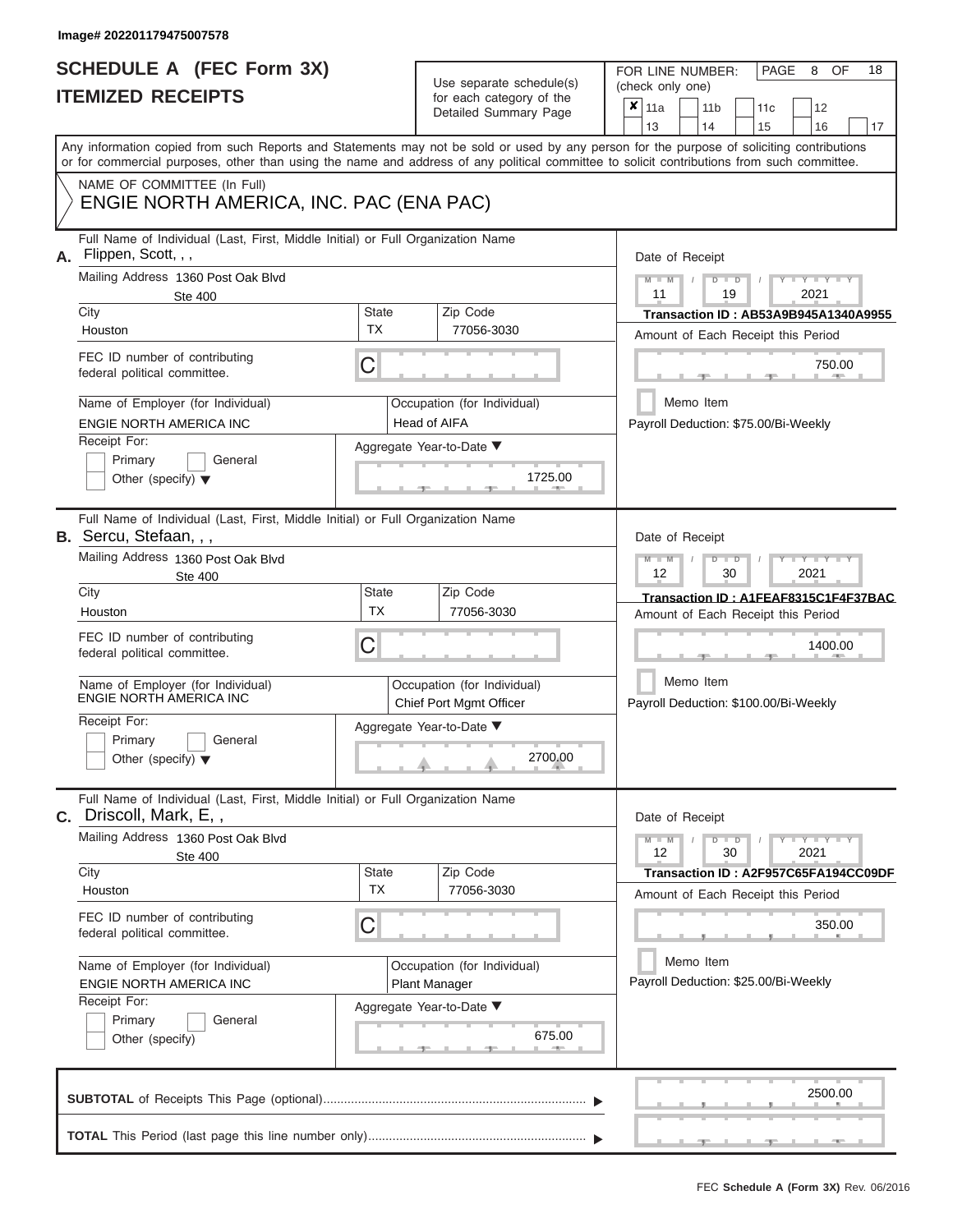## **SCHEDULE A (FEC Form 3X) ITEMIZED RECEIPTS**

Use separate schedule(s) (check only one) for each category of the

FOR LINE NUMBER:<br>(check only one)

PAGE 9 OF 18

| Any information copied from such Reports and Statements may not be sold or used by any person for the purpose of soliciting contributions<br>or for commercial purposes, other than using the name and address of any political committee to solicit contributions from such committee.<br>NAME OF COMMITTEE (In Full)<br>ENGIE NORTH AMERICA, INC. PAC (ENA PAC)<br>Full Name of Individual (Last, First, Middle Initial) or Full Organization Name<br>Young, Russell, D,,<br>Mailing Address 1360 Post Oak Blvd<br>$-M$<br>12<br><b>Ste 400</b><br><b>State</b><br>Zip Code<br>City<br>TX<br>77056-3030<br>Houston<br>FEC ID number of contributing<br>C<br>federal political committee.<br>Name of Employer (for Individual)<br>Occupation (for Individual)<br><b>VP Tech Svcs</b><br>ENGIE NORTH AMERICA INC<br>Receipt For:<br>Aggregate Year-to-Date ▼<br>Primary<br>General | 17<br>14<br>15<br>16                                                       |  |  |  |  |  |  |  |
|------------------------------------------------------------------------------------------------------------------------------------------------------------------------------------------------------------------------------------------------------------------------------------------------------------------------------------------------------------------------------------------------------------------------------------------------------------------------------------------------------------------------------------------------------------------------------------------------------------------------------------------------------------------------------------------------------------------------------------------------------------------------------------------------------------------------------------------------------------------------------------|----------------------------------------------------------------------------|--|--|--|--|--|--|--|
| А.                                                                                                                                                                                                                                                                                                                                                                                                                                                                                                                                                                                                                                                                                                                                                                                                                                                                                 |                                                                            |  |  |  |  |  |  |  |
|                                                                                                                                                                                                                                                                                                                                                                                                                                                                                                                                                                                                                                                                                                                                                                                                                                                                                    |                                                                            |  |  |  |  |  |  |  |
|                                                                                                                                                                                                                                                                                                                                                                                                                                                                                                                                                                                                                                                                                                                                                                                                                                                                                    | Date of Receipt<br>$Y = Y$<br>ъ<br>$\overline{D}$                          |  |  |  |  |  |  |  |
|                                                                                                                                                                                                                                                                                                                                                                                                                                                                                                                                                                                                                                                                                                                                                                                                                                                                                    | 2021<br>30                                                                 |  |  |  |  |  |  |  |
|                                                                                                                                                                                                                                                                                                                                                                                                                                                                                                                                                                                                                                                                                                                                                                                                                                                                                    | Transaction ID: ACEA42A8D20D94484B58                                       |  |  |  |  |  |  |  |
|                                                                                                                                                                                                                                                                                                                                                                                                                                                                                                                                                                                                                                                                                                                                                                                                                                                                                    | Amount of Each Receipt this Period<br>1400.00                              |  |  |  |  |  |  |  |
|                                                                                                                                                                                                                                                                                                                                                                                                                                                                                                                                                                                                                                                                                                                                                                                                                                                                                    | Memo Item<br>Payroll Deduction: \$100.00/Bi-Weekly                         |  |  |  |  |  |  |  |
| 2700.00<br>Other (specify) $\blacktriangledown$                                                                                                                                                                                                                                                                                                                                                                                                                                                                                                                                                                                                                                                                                                                                                                                                                                    |                                                                            |  |  |  |  |  |  |  |
| Full Name of Individual (Last, First, Middle Initial) or Full Organization Name<br><b>B.</b> Dalton, Joseph, W,,                                                                                                                                                                                                                                                                                                                                                                                                                                                                                                                                                                                                                                                                                                                                                                   | Date of Receipt                                                            |  |  |  |  |  |  |  |
| Mailing Address 1360 Post Oak Blvd<br>$M - M$<br>12<br><b>Ste 400</b>                                                                                                                                                                                                                                                                                                                                                                                                                                                                                                                                                                                                                                                                                                                                                                                                              | $-Y - Y - Y - Y$<br>т<br>D<br>30<br>2021                                   |  |  |  |  |  |  |  |
| Zip Code<br>City<br>State<br><b>TX</b><br>77056-3030<br>Houston                                                                                                                                                                                                                                                                                                                                                                                                                                                                                                                                                                                                                                                                                                                                                                                                                    | Transaction ID: A86B95213C90F4B7E86B<br>Amount of Each Receipt this Period |  |  |  |  |  |  |  |
| FEC ID number of contributing<br>C<br>federal political committee.                                                                                                                                                                                                                                                                                                                                                                                                                                                                                                                                                                                                                                                                                                                                                                                                                 | 560.00                                                                     |  |  |  |  |  |  |  |
| Name of Employer (for Individual)<br>Occupation (for Individual)<br>ENGIE NORTH AMERICA INC<br><b>Project Director</b>                                                                                                                                                                                                                                                                                                                                                                                                                                                                                                                                                                                                                                                                                                                                                             | Memo Item<br>Payroll Deduction: \$40.00/Bi-Weekly                          |  |  |  |  |  |  |  |
| Receipt For:<br>Aggregate Year-to-Date ▼<br>Primary<br>General<br>1080.00<br>Other (specify) $\blacktriangledown$                                                                                                                                                                                                                                                                                                                                                                                                                                                                                                                                                                                                                                                                                                                                                                  |                                                                            |  |  |  |  |  |  |  |
| Full Name of Individual (Last, First, Middle Initial) or Full Organization Name<br><b>c.</b> Bell, Jay, , ,<br>Date of Receipt                                                                                                                                                                                                                                                                                                                                                                                                                                                                                                                                                                                                                                                                                                                                                     |                                                                            |  |  |  |  |  |  |  |
| Mailing Address 1360 Post Oak Blvd<br>$M - M$<br>12<br><b>Ste 400</b>                                                                                                                                                                                                                                                                                                                                                                                                                                                                                                                                                                                                                                                                                                                                                                                                              | $Y = Y = Y$<br>$\blacksquare$<br>30<br>2021                                |  |  |  |  |  |  |  |
| <b>State</b><br>Zip Code<br>City<br>TX<br>77056-3030<br>Houston                                                                                                                                                                                                                                                                                                                                                                                                                                                                                                                                                                                                                                                                                                                                                                                                                    | Transaction ID: AF868F251D51E42E1840<br>Amount of Each Receipt this Period |  |  |  |  |  |  |  |
| FEC ID number of contributing<br>C<br>federal political committee.                                                                                                                                                                                                                                                                                                                                                                                                                                                                                                                                                                                                                                                                                                                                                                                                                 | 280.00                                                                     |  |  |  |  |  |  |  |
| Name of Employer (for Individual)<br>Occupation (for Individual)<br><b>VP Sales Retail</b><br>ENGIE NORTH AMERICA INC                                                                                                                                                                                                                                                                                                                                                                                                                                                                                                                                                                                                                                                                                                                                                              | Memo Item<br>Payroll Deduction: \$20.00/Bi-Weekly                          |  |  |  |  |  |  |  |
| Receipt For:<br>Aggregate Year-to-Date ▼<br>Primary<br>General<br>540.00<br>Other (specify)                                                                                                                                                                                                                                                                                                                                                                                                                                                                                                                                                                                                                                                                                                                                                                                        |                                                                            |  |  |  |  |  |  |  |
|                                                                                                                                                                                                                                                                                                                                                                                                                                                                                                                                                                                                                                                                                                                                                                                                                                                                                    |                                                                            |  |  |  |  |  |  |  |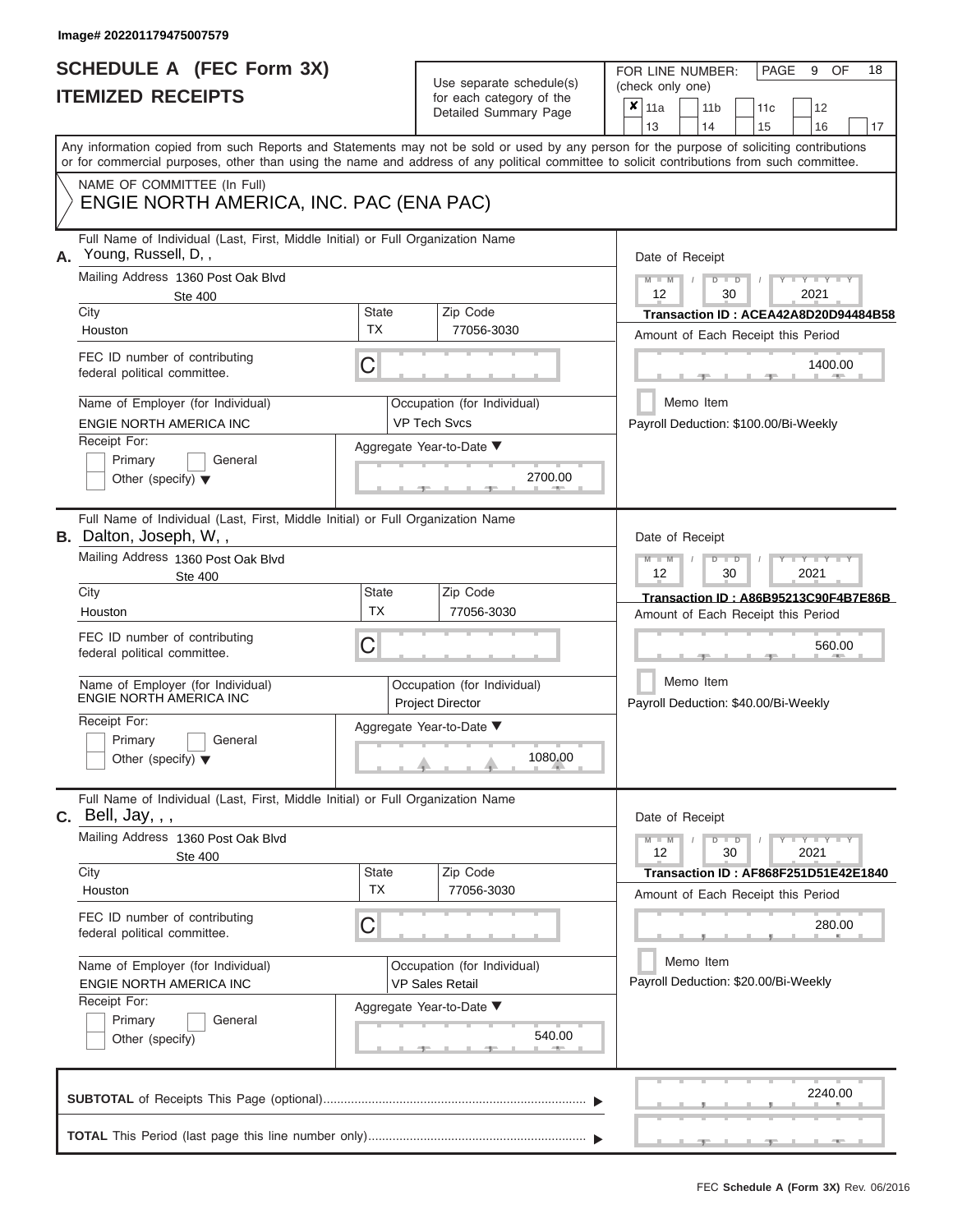| Use separate schedule(s) |
|--------------------------|
| for each category of the |
| Detailed Summary Page    |

FOR LINE NUMBER: (check only one)

PAGE 10 OF 18

| NAME OF COMMITTEE (In Full)<br>ENGIE NORTH AMERICA, INC. PAC (ENA PAC)<br>Full Name of Individual (Last, First, Middle Initial) or Full Organization Name<br>Tufekci, Serdar, , ,<br>А. |                                                   |                                                      | 13<br>14<br>15<br>16<br>Any information copied from such Reports and Statements may not be sold or used by any person for the purpose of soliciting contributions<br>or for commercial purposes, other than using the name and address of any political committee to solicit contributions from such committee. |  |  |  |  |  |  |  |  |  |
|-----------------------------------------------------------------------------------------------------------------------------------------------------------------------------------------|---------------------------------------------------|------------------------------------------------------|-----------------------------------------------------------------------------------------------------------------------------------------------------------------------------------------------------------------------------------------------------------------------------------------------------------------|--|--|--|--|--|--|--|--|--|
|                                                                                                                                                                                         |                                                   |                                                      |                                                                                                                                                                                                                                                                                                                 |  |  |  |  |  |  |  |  |  |
|                                                                                                                                                                                         |                                                   |                                                      |                                                                                                                                                                                                                                                                                                                 |  |  |  |  |  |  |  |  |  |
|                                                                                                                                                                                         |                                                   |                                                      | Date of Receipt                                                                                                                                                                                                                                                                                                 |  |  |  |  |  |  |  |  |  |
| Mailing Address 1360 Post Oak Blvd<br>Ste 400                                                                                                                                           | $M - M$<br>$D$ $D$<br>Y L Y L<br>12<br>30<br>2021 |                                                      |                                                                                                                                                                                                                                                                                                                 |  |  |  |  |  |  |  |  |  |
| City<br>Houston                                                                                                                                                                         | State<br><b>TX</b>                                | Zip Code<br>77056-3030                               | <b>Transaction ID: A65A9826B0656421FBA1</b><br>Amount of Each Receipt this Period                                                                                                                                                                                                                               |  |  |  |  |  |  |  |  |  |
| FEC ID number of contributing<br>federal political committee.                                                                                                                           | C                                                 |                                                      | 280.00<br><b>AND</b>                                                                                                                                                                                                                                                                                            |  |  |  |  |  |  |  |  |  |
| Name of Employer (for Individual)<br>ENGIE NORTH AMERICA INC                                                                                                                            |                                                   | Occupation (for Individual)<br><b>CEO Tech Svcs</b>  | Memo Item<br>Payroll Deduction: \$20.00/Bi-Weekly                                                                                                                                                                                                                                                               |  |  |  |  |  |  |  |  |  |
| Receipt For:<br>Primary<br>General<br>Other (specify) $\blacktriangledown$                                                                                                              |                                                   | Aggregate Year-to-Date ▼<br>540.00                   |                                                                                                                                                                                                                                                                                                                 |  |  |  |  |  |  |  |  |  |
| Full Name of Individual (Last, First, Middle Initial) or Full Organization Name<br><b>B.</b> Hawkins, Darin, , ,                                                                        |                                                   |                                                      | Date of Receipt                                                                                                                                                                                                                                                                                                 |  |  |  |  |  |  |  |  |  |
| Mailing Address 1360 Post Oak Blvd<br><b>Ste 400</b>                                                                                                                                    |                                                   |                                                      | $M - M$<br>$D$ $D$<br><b>TEXT</b><br>12<br>30<br>2021<br>Transaction ID: A4BE38C7AE2C14998B0B<br>Amount of Each Receipt this Period                                                                                                                                                                             |  |  |  |  |  |  |  |  |  |
| City<br>Houston                                                                                                                                                                         | <b>State</b><br><b>TX</b>                         | Zip Code<br>77056-3030                               |                                                                                                                                                                                                                                                                                                                 |  |  |  |  |  |  |  |  |  |
| FEC ID number of contributing<br>federal political committee.                                                                                                                           | C                                                 |                                                      | 532.00                                                                                                                                                                                                                                                                                                          |  |  |  |  |  |  |  |  |  |
| Name of Employer (for Individual)<br><b>ENGIE NORTH AMERICA INC</b>                                                                                                                     |                                                   | Occupation (for Individual)<br><b>Vice President</b> | Memo Item<br>Payroll Deduction: \$38.00/Bi-Weekly                                                                                                                                                                                                                                                               |  |  |  |  |  |  |  |  |  |
| Receipt For:<br>Primary<br>General<br>Other (specify) $\blacktriangledown$                                                                                                              |                                                   | Aggregate Year-to-Date ▼<br>1026.00                  |                                                                                                                                                                                                                                                                                                                 |  |  |  |  |  |  |  |  |  |
| Full Name of Individual (Last, First, Middle Initial) or Full Organization Name<br>C. Boerger, Bradley, G,,                                                                             |                                                   |                                                      | Date of Receipt                                                                                                                                                                                                                                                                                                 |  |  |  |  |  |  |  |  |  |
| Mailing Address 1360 Post Oak Blvd<br>Ste 400<br>City                                                                                                                                   | <b>State</b>                                      | Zip Code                                             | $M - M$<br>$+Y+Y+Y$<br>$D$ $D$<br>2021<br>12<br>30<br>Transaction ID: AEACA568ED0504790B65                                                                                                                                                                                                                      |  |  |  |  |  |  |  |  |  |
| Houston                                                                                                                                                                                 | <b>TX</b>                                         | 77056-3030                                           | Amount of Each Receipt this Period                                                                                                                                                                                                                                                                              |  |  |  |  |  |  |  |  |  |
| FEC ID number of contributing<br>federal political committee.                                                                                                                           | C                                                 |                                                      | 700.00                                                                                                                                                                                                                                                                                                          |  |  |  |  |  |  |  |  |  |
| Name of Employer (for Individual)<br>Engie Services US Corp (ESUS)<br>Receipt For:                                                                                                      | Memo Item<br>Payroll Deduction: \$50.00/Bi-Weekly |                                                      |                                                                                                                                                                                                                                                                                                                 |  |  |  |  |  |  |  |  |  |
| Primary<br>General<br>Other (specify)                                                                                                                                                   |                                                   | Aggregate Year-to-Date ▼<br>1350.00                  |                                                                                                                                                                                                                                                                                                                 |  |  |  |  |  |  |  |  |  |
|                                                                                                                                                                                         |                                                   |                                                      | 1512.00                                                                                                                                                                                                                                                                                                         |  |  |  |  |  |  |  |  |  |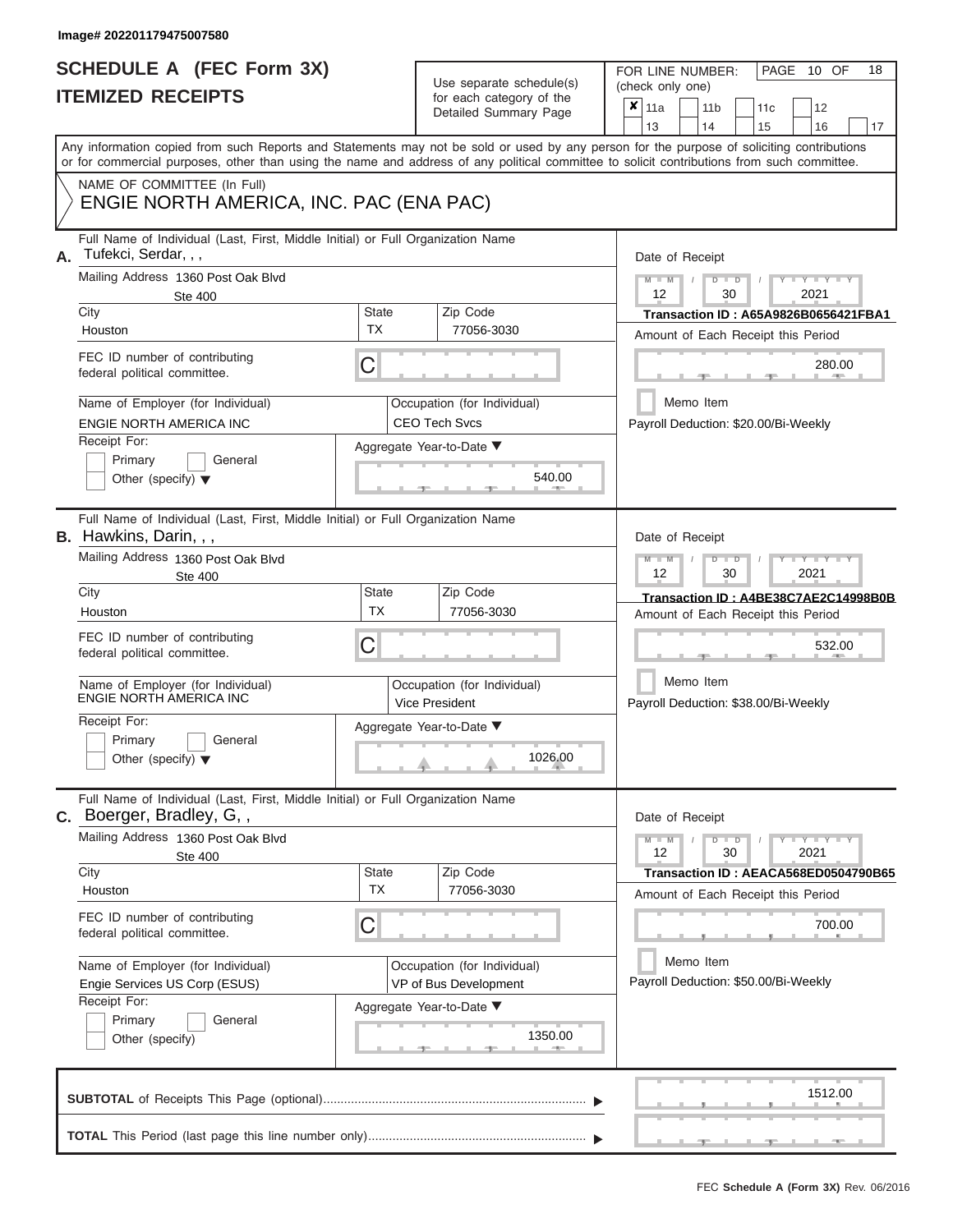## **SCHEDULE A (FEC Form 3X) ITEMIZED RECEIPTS**

Use separate schedule(s) for each category of the

FOR LINE NUMBER:<br>(check only one)

PAGE 11 OF 18

|                                                                                                                                                                                                                      |                                                                   | ivi vavii valvyviy vi liiv<br>Detailed Summary Page      | ×                | 11a                                                                        |           | 11 <sub>b</sub> |                                              | 11 <sub>c</sub>                      | 12                                                                         |    |  |  |  |
|----------------------------------------------------------------------------------------------------------------------------------------------------------------------------------------------------------------------|-------------------------------------------------------------------|----------------------------------------------------------|------------------|----------------------------------------------------------------------------|-----------|-----------------|----------------------------------------------|--------------------------------------|----------------------------------------------------------------------------|----|--|--|--|
| Any information copied from such Reports and Statements may not be sold or used by any person for the purpose of soliciting contributions                                                                            |                                                                   |                                                          |                  | 13                                                                         |           | 14              |                                              | 15                                   | 16                                                                         | 17 |  |  |  |
| or for commercial purposes, other than using the name and address of any political committee to solicit contributions from such committee.<br>NAME OF COMMITTEE (In Full)<br>ENGIE NORTH AMERICA, INC. PAC (ENA PAC) |                                                                   |                                                          |                  |                                                                            |           |                 |                                              |                                      |                                                                            |    |  |  |  |
| Full Name of Individual (Last, First, Middle Initial) or Full Organization Name<br>Scott, Laura, G,,<br>А.<br>Mailing Address 1360 Post Oak Blvd                                                                     |                                                                   | Date of Receipt<br>$M - M$ /                             |                  |                                                                            | $D$ $D$   |                 | $Y - Y - Y$                                  |                                      |                                                                            |    |  |  |  |
| <b>Ste 400</b><br>City                                                                                                                                                                                               | <b>State</b>                                                      | Zip Code                                                 | 12<br>30<br>2021 |                                                                            |           |                 |                                              |                                      |                                                                            |    |  |  |  |
| Houston                                                                                                                                                                                                              | <b>TX</b>                                                         | 77056-3030                                               |                  | Transaction ID: A5A0297A764CC40BDAB7<br>Amount of Each Receipt this Period |           |                 |                                              |                                      |                                                                            |    |  |  |  |
| FEC ID number of contributing<br>federal political committee.                                                                                                                                                        | С                                                                 |                                                          |                  |                                                                            |           |                 |                                              |                                      | 280.00<br><b>CONTRACTOR</b>                                                |    |  |  |  |
| Name of Employer (for Individual)<br>ENGIE NORTH AMERICA INC                                                                                                                                                         |                                                                   | Occupation (for Individual)<br>Environmental Sr. Advisor |                  |                                                                            |           | Memo Item       |                                              |                                      | Payroll Deduction: \$20.00/Bi-Weekly                                       |    |  |  |  |
| Receipt For:<br>Primary<br>General<br>Other (specify) $\blacktriangledown$                                                                                                                                           |                                                                   | Aggregate Year-to-Date ▼<br>540.00<br>-91                |                  |                                                                            |           |                 |                                              |                                      |                                                                            |    |  |  |  |
| Full Name of Individual (Last, First, Middle Initial) or Full Organization Name<br>B. Vitek, Julie, , ,                                                                                                              |                                                                   |                                                          |                  | Date of Receipt                                                            |           |                 |                                              |                                      |                                                                            |    |  |  |  |
| Mailing Address 1360 Post Oak Blvd<br>Ste 400                                                                                                                                                                        |                                                                   |                                                          |                  | $M - M$<br>12                                                              |           |                 | $D$ $\Box$ $D$<br>30                         |                                      | $\Box$ $\Upsilon$ $\Box$ $\Upsilon$ $\Box$<br>2021                         |    |  |  |  |
| City<br>Houston                                                                                                                                                                                                      | State<br><b>TX</b>                                                | Zip Code<br>77056-3030                                   |                  |                                                                            |           |                 |                                              |                                      | Transaction ID: A39D3F1ECAC4C47498A2                                       |    |  |  |  |
| FEC ID number of contributing<br>federal political committee.                                                                                                                                                        | С                                                                 |                                                          |                  |                                                                            |           |                 | Amount of Each Receipt this Period<br>350.00 |                                      |                                                                            |    |  |  |  |
| Name of Employer (for Individual)<br>ENGIE NORTH AMERICA INC                                                                                                                                                         |                                                                   | Occupation (for Individual)<br><b>Vice President</b>     |                  |                                                                            |           | Memo Item       |                                              |                                      | Payroll Deduction: \$25.00/Bi-Weekly                                       |    |  |  |  |
| Receipt For:<br>Primary<br>General<br>Other (specify) $\blacktriangledown$                                                                                                                                           |                                                                   | Aggregate Year-to-Date ▼<br>675.00                       |                  |                                                                            |           |                 |                                              |                                      |                                                                            |    |  |  |  |
| Full Name of Individual (Last, First, Middle Initial) or Full Organization Name<br>Minter, James, R,,<br>С.                                                                                                          |                                                                   |                                                          |                  | Date of Receipt                                                            |           |                 |                                              |                                      |                                                                            |    |  |  |  |
| Mailing Address 1360 Post Oak Blvd<br>Ste 400                                                                                                                                                                        |                                                                   |                                                          |                  | $M - M$<br>12                                                              |           |                 | $D$ $D$<br>30                                |                                      | $  Y$ $  Y$ $  Y$<br>2021                                                  |    |  |  |  |
| City<br>Houston                                                                                                                                                                                                      | <b>State</b><br><b>TX</b>                                         | Zip Code<br>77056-3030                                   |                  |                                                                            |           |                 |                                              |                                      | Transaction ID: A223EECB347D74020B44<br>Amount of Each Receipt this Period |    |  |  |  |
| FEC ID number of contributing<br>federal political committee.                                                                                                                                                        | С                                                                 |                                                          |                  |                                                                            |           |                 |                                              |                                      | 700.00                                                                     |    |  |  |  |
| Name of Employer (for Individual)<br>ENGIE NORTH AMERICA INC<br>Receipt For:                                                                                                                                         | Occupation (for Individual)<br><b>SVP Govt Regulatory Affairs</b> |                                                          |                  |                                                                            | Memo Item |                 |                                              | Payroll Deduction: \$50.00/Bi-Weekly |                                                                            |    |  |  |  |
| Primary<br>General<br>Other (specify)                                                                                                                                                                                |                                                                   | Aggregate Year-to-Date ▼<br>1350.00                      |                  |                                                                            |           |                 |                                              |                                      |                                                                            |    |  |  |  |
|                                                                                                                                                                                                                      |                                                                   |                                                          |                  |                                                                            |           |                 |                                              |                                      | 1330.00                                                                    |    |  |  |  |
|                                                                                                                                                                                                                      |                                                                   |                                                          |                  |                                                                            |           |                 |                                              |                                      |                                                                            |    |  |  |  |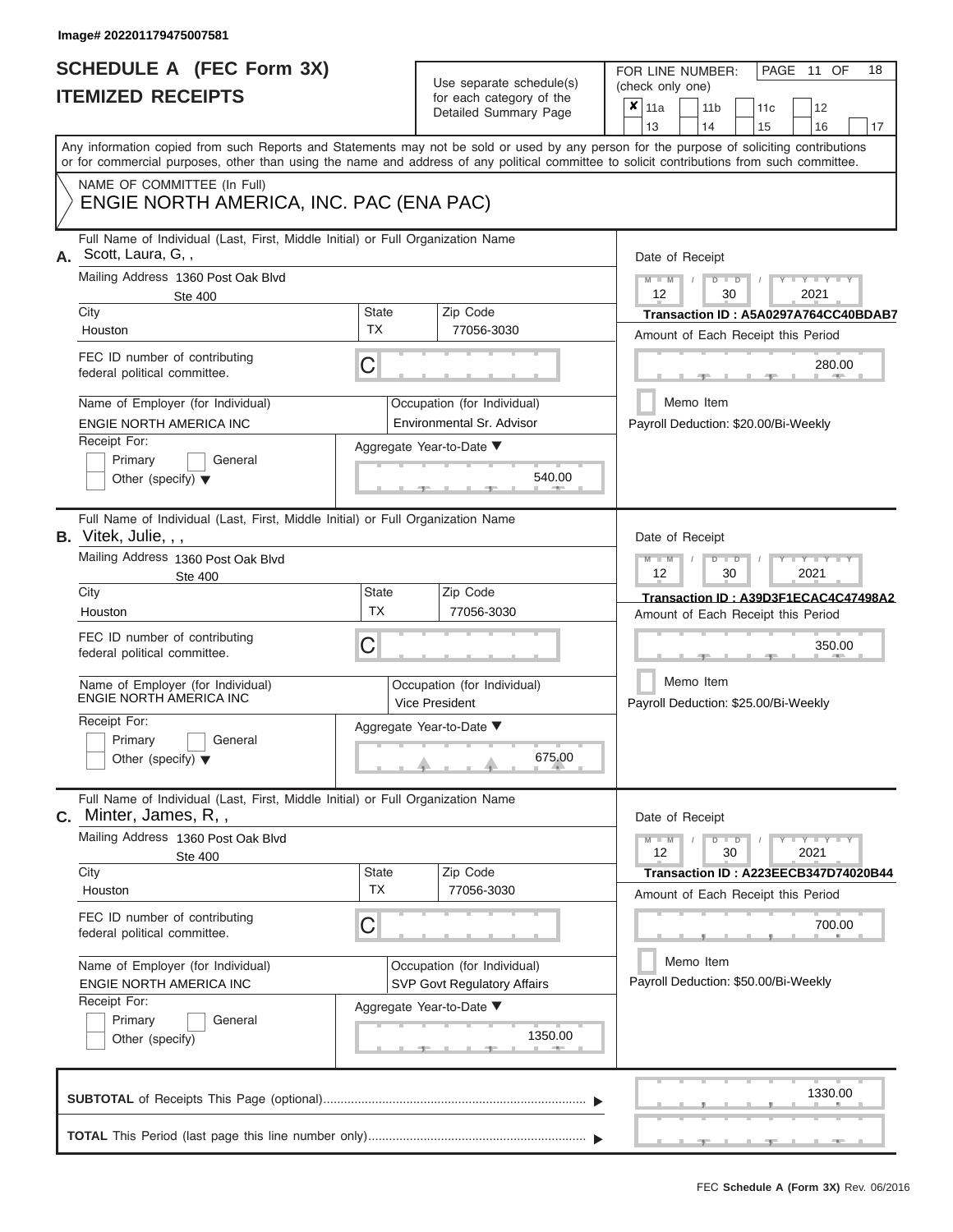| SCHEDULE A (FEC Form 3X)<br><b>ITEMIZED RECEIPTS</b>                                                                                                                                                                 |                           | Use separate schedule(s)<br>for each category of the<br>Detailed Summary Page | 18<br>FOR LINE NUMBER:<br>PAGE 12 OF<br>(check only one)<br>$\boldsymbol{x}$<br>11a<br>11 <sub>b</sub><br>11c<br>12<br>13<br>15<br>14<br>16<br>17 |
|----------------------------------------------------------------------------------------------------------------------------------------------------------------------------------------------------------------------|---------------------------|-------------------------------------------------------------------------------|---------------------------------------------------------------------------------------------------------------------------------------------------|
| or for commercial purposes, other than using the name and address of any political committee to solicit contributions from such committee.<br>NAME OF COMMITTEE (In Full)<br>ENGIE NORTH AMERICA, INC. PAC (ENA PAC) |                           |                                                                               | Any information copied from such Reports and Statements may not be sold or used by any person for the purpose of soliciting contributions         |
| Full Name of Individual (Last, First, Middle Initial) or Full Organization Name<br>Davis, William, W,,<br>А.                                                                                                         |                           |                                                                               | Date of Receipt                                                                                                                                   |
| Mailing Address 1360 Post Oak Blvd<br><b>Ste 400</b>                                                                                                                                                                 |                           |                                                                               | $M - M$<br>$D$ $D$<br>$Y = Y + Y$<br>$\sqrt{ }$<br>12<br>30<br>2021                                                                               |
| City<br>Houston                                                                                                                                                                                                      | <b>State</b><br>TX        | Zip Code<br>77056-3030                                                        | Transaction ID: A2D7AD17AA1154788A55<br>Amount of Each Receipt this Period                                                                        |
| FEC ID number of contributing<br>federal political committee.                                                                                                                                                        | C                         |                                                                               | 1400.00<br>$\mathbb{R}$ and $\mathbb{R}$ and $\mathbb{R}$                                                                                         |
| Name of Employer (for Individual)                                                                                                                                                                                    |                           | Occupation (for Individual)                                                   | Memo Item                                                                                                                                         |
| <b>ENGIE NORTH AMERICA INC</b>                                                                                                                                                                                       |                           | Chief Legal and Ethics Officer                                                | Payroll Deduction: \$100.00/Bi-Weekly                                                                                                             |
| Receipt For:<br>Primary<br>General<br>Other (specify) $\blacktriangledown$                                                                                                                                           |                           | Aggregate Year-to-Date ▼<br>2700.00                                           |                                                                                                                                                   |
| Full Name of Individual (Last, First, Middle Initial) or Full Organization Name<br>B. White, William, M,,                                                                                                            |                           |                                                                               | Date of Receipt                                                                                                                                   |
| Mailing Address 1360 Post Oak Blvd                                                                                                                                                                                   |                           |                                                                               | $M$ $M$<br>$D$ $\Box$ $D$<br>Y TY<br>12<br>2021<br>30                                                                                             |
| Ste 400<br>City                                                                                                                                                                                                      | State                     | Zip Code                                                                      | Transaction ID: AC25A61B3E7D94AB3A85                                                                                                              |
| Houston                                                                                                                                                                                                              | <b>TX</b>                 | 77056-3030                                                                    | Amount of Each Receipt this Period                                                                                                                |
| FEC ID number of contributing<br>federal political committee.                                                                                                                                                        | С                         |                                                                               | 210.00                                                                                                                                            |
| Name of Employer (for Individual)<br>ENGIE NORTH AMERICA INC                                                                                                                                                         |                           | Occupation (for Individual)<br>Sales Director                                 | Memo Item<br>Payroll Deduction: \$15.00/Bi-Weekly                                                                                                 |
| Receipt For:<br>Primary<br>General<br>Other (specify) $\blacktriangledown$                                                                                                                                           |                           | Aggregate Year-to-Date ▼<br>405.00                                            |                                                                                                                                                   |
| Full Name of Individual (Last, First, Middle Initial) or Full Organization Name<br>C. Buckman, Michael, T,,                                                                                                          |                           |                                                                               | Date of Receipt                                                                                                                                   |
| Mailing Address 1360 Post Oak Blvd<br><b>Ste 400</b>                                                                                                                                                                 |                           |                                                                               | $M - M$<br>$D$ $D$<br>$Y = Y = Y + Y$<br>12<br>23<br>2021                                                                                         |
| City<br>Houston                                                                                                                                                                                                      | <b>State</b><br><b>TX</b> | Zip Code<br>77056-3030                                                        | Transaction ID: AB904FE0157674E3F95E<br>Amount of Each Receipt this Period                                                                        |
| FEC ID number of contributing<br>federal political committee.                                                                                                                                                        | С                         |                                                                               | 650.00                                                                                                                                            |
| Name of Employer (for Individual)<br>ENGIE NORTH AMERICA INC                                                                                                                                                         |                           | Occupation (for Individual)<br><b>Plant Manager</b>                           | Memo Item<br>07/09/2021 Engie Biweekly Payroll Deduction:                                                                                         |
| Receipt For:<br>Primary<br>General<br>Other (specify)                                                                                                                                                                |                           | Aggregate Year-to-Date ▼<br>1300.00                                           | \$50.00/Bi-Weekly                                                                                                                                 |
|                                                                                                                                                                                                                      |                           |                                                                               | 2260.00                                                                                                                                           |

 ▲ ▲ ▲ , , . **TOTAL** This Period (last page this line number only)............................................................... ▼ ▼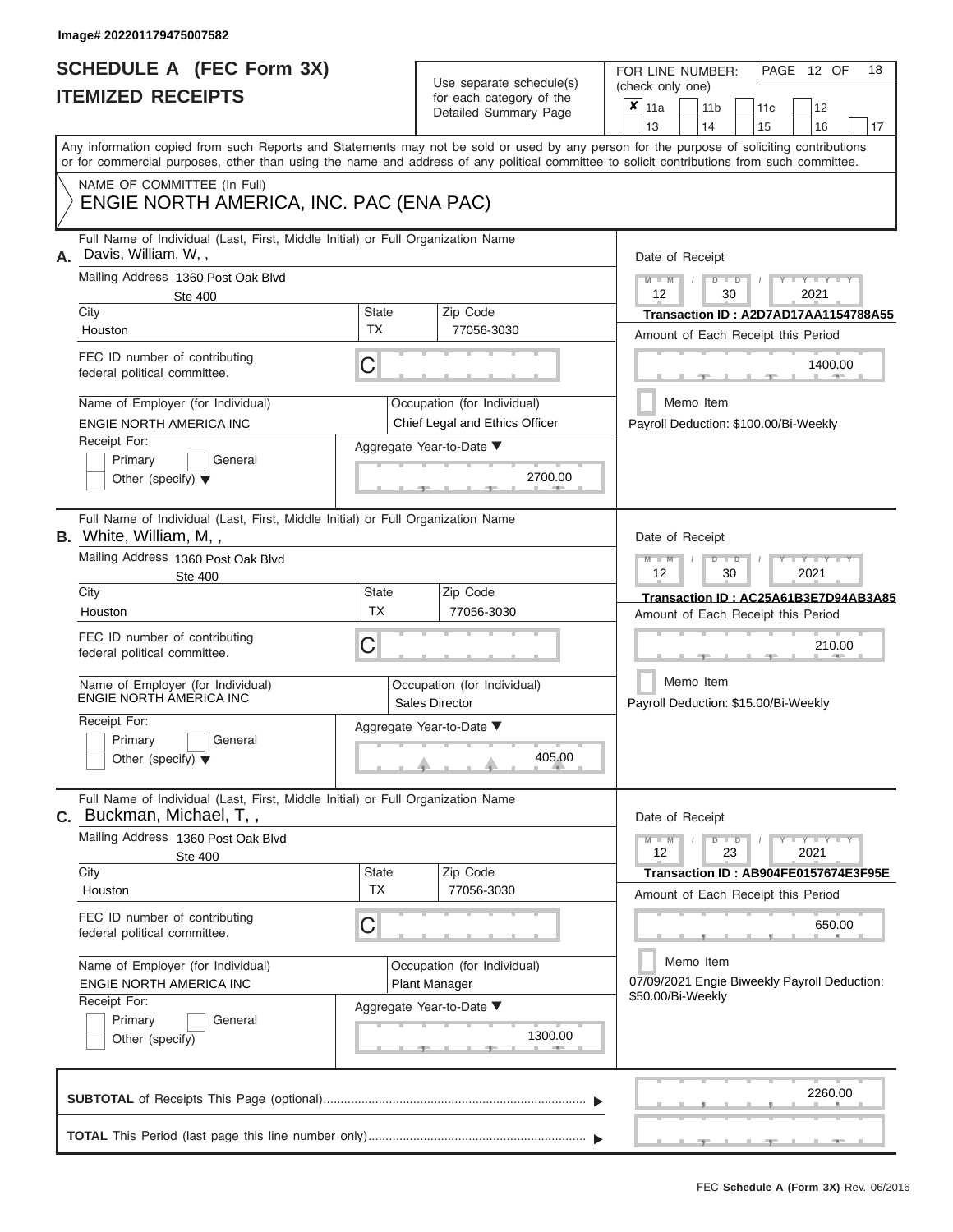Use separate schedule(s)<br>for each category of the

FOR LINE NUMBER:<br>(check only one)

PAGE 13 OF 18

|    |                                                                                                                                                                                                                                                                                         |                             |                 | badii balogory of life<br>Detailed Summary Page     | x                                                                          | 11a<br>13       |           |  | 11 <sub>b</sub><br>14                             | 11c<br>15 |  | 12<br>16        | 17 |  |
|----|-----------------------------------------------------------------------------------------------------------------------------------------------------------------------------------------------------------------------------------------------------------------------------------------|-----------------------------|-----------------|-----------------------------------------------------|----------------------------------------------------------------------------|-----------------|-----------|--|---------------------------------------------------|-----------|--|-----------------|----|--|
|    | Any information copied from such Reports and Statements may not be sold or used by any person for the purpose of soliciting contributions<br>or for commercial purposes, other than using the name and address of any political committee to solicit contributions from such committee. |                             |                 |                                                     |                                                                            |                 |           |  |                                                   |           |  |                 |    |  |
|    | NAME OF COMMITTEE (In Full)<br>ENGIE NORTH AMERICA, INC. PAC (ENA PAC)                                                                                                                                                                                                                  |                             |                 |                                                     |                                                                            |                 |           |  |                                                   |           |  |                 |    |  |
| А. | Full Name of Individual (Last, First, Middle Initial) or Full Organization Name<br>Bruyere, Douglas, , ,                                                                                                                                                                                |                             | Date of Receipt |                                                     |                                                                            |                 |           |  |                                                   |           |  |                 |    |  |
|    | Mailing Address 1360 Post Oak Blvd<br><b>Ste 400</b>                                                                                                                                                                                                                                    |                             | $M - M$<br>12   |                                                     |                                                                            | $D$ $D$<br>30   |           |  | $Y - Y - Y$<br>2021                               |           |  |                 |    |  |
|    | City<br>Houston                                                                                                                                                                                                                                                                         | <b>State</b><br><b>TX</b>   |                 | Zip Code<br>77056-3030                              | Transaction ID: A912D99C289D9467E898<br>Amount of Each Receipt this Period |                 |           |  |                                                   |           |  |                 |    |  |
|    | FEC ID number of contributing<br>federal political committee.                                                                                                                                                                                                                           | С                           |                 |                                                     |                                                                            |                 |           |  |                                                   | 70.00     |  |                 |    |  |
|    | Name of Employer (for Individual)<br>ENGIE NORTH AMERICA INC                                                                                                                                                                                                                            |                             |                 | Occupation (for Individual)<br>Key Account Director |                                                                            |                 |           |  | Memo Item<br>Payroll Deduction: \$10.00/Bi-Weekly |           |  |                 |    |  |
|    | Receipt For:<br>Primary<br>General<br>Other (specify) $\blacktriangledown$                                                                                                                                                                                                              |                             |                 | Aggregate Year-to-Date ▼<br>270.00                  |                                                                            |                 |           |  |                                                   |           |  |                 |    |  |
| Β. | Full Name of Individual (Last, First, Middle Initial) or Full Organization Name                                                                                                                                                                                                         |                             |                 |                                                     |                                                                            | Date of Receipt |           |  |                                                   |           |  |                 |    |  |
|    | <b>Mailing Address</b>                                                                                                                                                                                                                                                                  |                             |                 |                                                     |                                                                            |                 |           |  | $D - I$                                           |           |  |                 |    |  |
|    | City                                                                                                                                                                                                                                                                                    | <b>State</b>                |                 | Zip Code                                            |                                                                            |                 |           |  | Amount of Each Receipt this Period                |           |  |                 |    |  |
|    | FEC ID number of contributing<br>federal political committee.                                                                                                                                                                                                                           | С                           |                 |                                                     |                                                                            |                 |           |  |                                                   |           |  |                 |    |  |
|    | Name of Employer (for Individual)                                                                                                                                                                                                                                                       |                             |                 | Occupation (for Individual)                         |                                                                            |                 |           |  | Memo Item                                         |           |  |                 |    |  |
|    | Receipt For:<br>Primary<br>General<br>Other (specify) $\blacktriangledown$                                                                                                                                                                                                              |                             |                 | Aggregate Year-to-Date ▼                            |                                                                            |                 |           |  |                                                   |           |  |                 |    |  |
| C. | Full Name of Individual (Last, First, Middle Initial) or Full Organization Name                                                                                                                                                                                                         |                             |                 |                                                     |                                                                            | Date of Receipt |           |  |                                                   |           |  |                 |    |  |
|    | <b>Mailing Address</b>                                                                                                                                                                                                                                                                  |                             |                 |                                                     |                                                                            | $M - M$         |           |  | $D$ $D$                                           |           |  | $Y = Y = Y + Y$ |    |  |
|    | City                                                                                                                                                                                                                                                                                    | State                       |                 | Zip Code                                            |                                                                            |                 |           |  | Amount of Each Receipt this Period                |           |  |                 |    |  |
|    | FEC ID number of contributing<br>federal political committee.                                                                                                                                                                                                                           | С                           |                 |                                                     |                                                                            |                 |           |  |                                                   |           |  |                 |    |  |
|    | Name of Employer (for Individual)                                                                                                                                                                                                                                                       | Occupation (for Individual) |                 |                                                     |                                                                            |                 | Memo Item |  |                                                   |           |  |                 |    |  |
|    | Receipt For:<br>General<br>Primary<br>Other (specify)                                                                                                                                                                                                                                   |                             |                 | Aggregate Year-to-Date ▼                            |                                                                            |                 |           |  |                                                   |           |  |                 |    |  |
|    |                                                                                                                                                                                                                                                                                         |                             |                 |                                                     |                                                                            |                 |           |  |                                                   |           |  | 70.00           |    |  |
|    |                                                                                                                                                                                                                                                                                         |                             |                 |                                                     |                                                                            |                 |           |  |                                                   |           |  | 13307.00        |    |  |
|    |                                                                                                                                                                                                                                                                                         |                             |                 |                                                     |                                                                            |                 |           |  |                                                   |           |  |                 |    |  |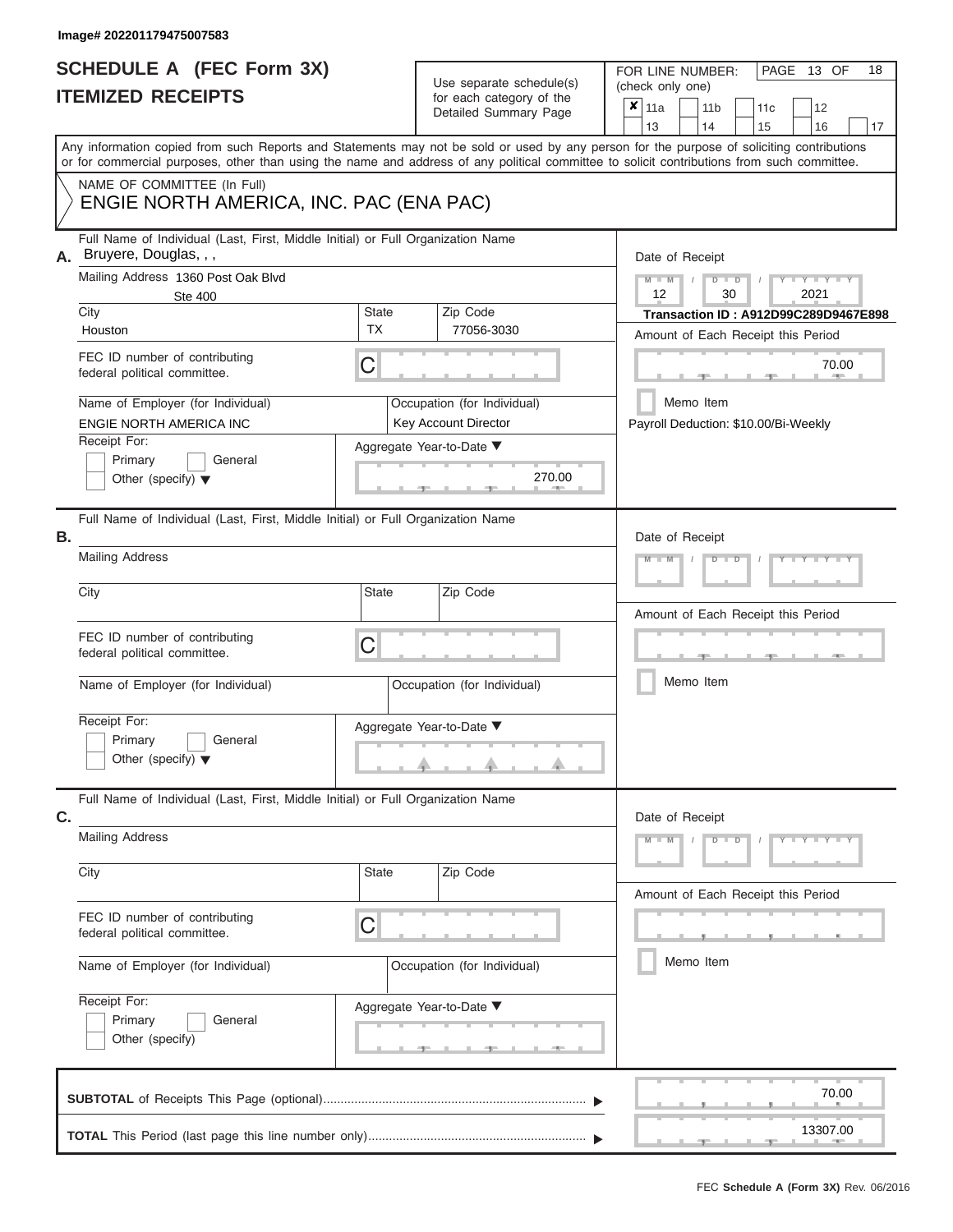| Use separate schedule(s)<br>(check only one)<br><b>ITEMIZED DISBURSEMENTS</b><br>for each category of the<br>21 <sub>b</sub><br>Detailed Summary Page<br>28a<br>Any information copied from such Reports and Statements may not be sold or used by any person for the purpose of soliciting contributions<br>or for commercial purposes, other than using the name and address of any political committee to solicit contributions from such committee.<br>NAME OF COMMITTEE (In Full)<br>ENGIE NORTH AMERICA, INC. PAC (ENA PAC)<br>Full Name (Last, First, Middle Initial)<br><b>Friends of Schumer</b><br>Mailing Address 192 Lexington Ave.<br><b>Suite 1001</b><br>Zip Code<br>City<br><b>State</b><br>NY.<br>10016<br>New York<br>Purpose of Disbursement<br>С<br><b>Contribution to Committee</b><br>Candidate Name<br>Category/<br>Schumer, Chuck, , Sen.,<br><b>Type</b><br>Office Sought:<br>House<br>Disbursement For: 2022<br>Senate<br>Primary<br>General<br>x<br>x<br>President<br>Other (specify) $\blacktriangledown$<br>District:<br>State:<br>NY.<br>Full Name (Last, First, Middle Initial)<br>В.<br><b>Friends of Schumer</b><br>Mailing Address 192 Lexington Ave.<br><b>Suite 1001</b><br>Zip Code<br>City<br>State | $\pmb{\times}$<br>27<br>22<br>23<br>26<br>28 <sub>b</sub><br>28c<br>30 <sub>b</sub><br>29<br>Date of Disbursement<br><b>LY LY LY</b><br>$M - M$<br>$D$ $D$<br>09<br>2021<br>08<br><b>FEC Identification Number</b><br>C00346312<br><b>Transaction ID: BF9CED666E</b><br>Amount of Each Disbursement this Period<br>2500.00<br>Memo Item<br>Date of Disbursement<br><b>LY LY LY</b><br>$D$ $D$ |
|-------------------------------------------------------------------------------------------------------------------------------------------------------------------------------------------------------------------------------------------------------------------------------------------------------------------------------------------------------------------------------------------------------------------------------------------------------------------------------------------------------------------------------------------------------------------------------------------------------------------------------------------------------------------------------------------------------------------------------------------------------------------------------------------------------------------------------------------------------------------------------------------------------------------------------------------------------------------------------------------------------------------------------------------------------------------------------------------------------------------------------------------------------------------------------------------------------------------------------------------|-----------------------------------------------------------------------------------------------------------------------------------------------------------------------------------------------------------------------------------------------------------------------------------------------------------------------------------------------------------------------------------------------|
|                                                                                                                                                                                                                                                                                                                                                                                                                                                                                                                                                                                                                                                                                                                                                                                                                                                                                                                                                                                                                                                                                                                                                                                                                                           |                                                                                                                                                                                                                                                                                                                                                                                               |
|                                                                                                                                                                                                                                                                                                                                                                                                                                                                                                                                                                                                                                                                                                                                                                                                                                                                                                                                                                                                                                                                                                                                                                                                                                           |                                                                                                                                                                                                                                                                                                                                                                                               |
|                                                                                                                                                                                                                                                                                                                                                                                                                                                                                                                                                                                                                                                                                                                                                                                                                                                                                                                                                                                                                                                                                                                                                                                                                                           |                                                                                                                                                                                                                                                                                                                                                                                               |
|                                                                                                                                                                                                                                                                                                                                                                                                                                                                                                                                                                                                                                                                                                                                                                                                                                                                                                                                                                                                                                                                                                                                                                                                                                           |                                                                                                                                                                                                                                                                                                                                                                                               |
|                                                                                                                                                                                                                                                                                                                                                                                                                                                                                                                                                                                                                                                                                                                                                                                                                                                                                                                                                                                                                                                                                                                                                                                                                                           |                                                                                                                                                                                                                                                                                                                                                                                               |
|                                                                                                                                                                                                                                                                                                                                                                                                                                                                                                                                                                                                                                                                                                                                                                                                                                                                                                                                                                                                                                                                                                                                                                                                                                           |                                                                                                                                                                                                                                                                                                                                                                                               |
|                                                                                                                                                                                                                                                                                                                                                                                                                                                                                                                                                                                                                                                                                                                                                                                                                                                                                                                                                                                                                                                                                                                                                                                                                                           |                                                                                                                                                                                                                                                                                                                                                                                               |
|                                                                                                                                                                                                                                                                                                                                                                                                                                                                                                                                                                                                                                                                                                                                                                                                                                                                                                                                                                                                                                                                                                                                                                                                                                           |                                                                                                                                                                                                                                                                                                                                                                                               |
|                                                                                                                                                                                                                                                                                                                                                                                                                                                                                                                                                                                                                                                                                                                                                                                                                                                                                                                                                                                                                                                                                                                                                                                                                                           |                                                                                                                                                                                                                                                                                                                                                                                               |
|                                                                                                                                                                                                                                                                                                                                                                                                                                                                                                                                                                                                                                                                                                                                                                                                                                                                                                                                                                                                                                                                                                                                                                                                                                           |                                                                                                                                                                                                                                                                                                                                                                                               |
|                                                                                                                                                                                                                                                                                                                                                                                                                                                                                                                                                                                                                                                                                                                                                                                                                                                                                                                                                                                                                                                                                                                                                                                                                                           |                                                                                                                                                                                                                                                                                                                                                                                               |
|                                                                                                                                                                                                                                                                                                                                                                                                                                                                                                                                                                                                                                                                                                                                                                                                                                                                                                                                                                                                                                                                                                                                                                                                                                           |                                                                                                                                                                                                                                                                                                                                                                                               |
|                                                                                                                                                                                                                                                                                                                                                                                                                                                                                                                                                                                                                                                                                                                                                                                                                                                                                                                                                                                                                                                                                                                                                                                                                                           |                                                                                                                                                                                                                                                                                                                                                                                               |
|                                                                                                                                                                                                                                                                                                                                                                                                                                                                                                                                                                                                                                                                                                                                                                                                                                                                                                                                                                                                                                                                                                                                                                                                                                           |                                                                                                                                                                                                                                                                                                                                                                                               |
|                                                                                                                                                                                                                                                                                                                                                                                                                                                                                                                                                                                                                                                                                                                                                                                                                                                                                                                                                                                                                                                                                                                                                                                                                                           |                                                                                                                                                                                                                                                                                                                                                                                               |
|                                                                                                                                                                                                                                                                                                                                                                                                                                                                                                                                                                                                                                                                                                                                                                                                                                                                                                                                                                                                                                                                                                                                                                                                                                           |                                                                                                                                                                                                                                                                                                                                                                                               |
|                                                                                                                                                                                                                                                                                                                                                                                                                                                                                                                                                                                                                                                                                                                                                                                                                                                                                                                                                                                                                                                                                                                                                                                                                                           |                                                                                                                                                                                                                                                                                                                                                                                               |
|                                                                                                                                                                                                                                                                                                                                                                                                                                                                                                                                                                                                                                                                                                                                                                                                                                                                                                                                                                                                                                                                                                                                                                                                                                           |                                                                                                                                                                                                                                                                                                                                                                                               |
|                                                                                                                                                                                                                                                                                                                                                                                                                                                                                                                                                                                                                                                                                                                                                                                                                                                                                                                                                                                                                                                                                                                                                                                                                                           |                                                                                                                                                                                                                                                                                                                                                                                               |
|                                                                                                                                                                                                                                                                                                                                                                                                                                                                                                                                                                                                                                                                                                                                                                                                                                                                                                                                                                                                                                                                                                                                                                                                                                           | 2021<br>10<br>21                                                                                                                                                                                                                                                                                                                                                                              |
| <b>NY</b><br>10016<br>New York                                                                                                                                                                                                                                                                                                                                                                                                                                                                                                                                                                                                                                                                                                                                                                                                                                                                                                                                                                                                                                                                                                                                                                                                            | FEC Identification Number                                                                                                                                                                                                                                                                                                                                                                     |
| Purpose of Disbursement<br>C                                                                                                                                                                                                                                                                                                                                                                                                                                                                                                                                                                                                                                                                                                                                                                                                                                                                                                                                                                                                                                                                                                                                                                                                              | C00346312                                                                                                                                                                                                                                                                                                                                                                                     |
| <b>Contribution to Committee</b>                                                                                                                                                                                                                                                                                                                                                                                                                                                                                                                                                                                                                                                                                                                                                                                                                                                                                                                                                                                                                                                                                                                                                                                                          | Transaction ID: BF95D091025                                                                                                                                                                                                                                                                                                                                                                   |
| Candidate Name<br>Category/                                                                                                                                                                                                                                                                                                                                                                                                                                                                                                                                                                                                                                                                                                                                                                                                                                                                                                                                                                                                                                                                                                                                                                                                               | Amount of Each Disbursement this Period                                                                                                                                                                                                                                                                                                                                                       |
| Schumer, Chuck, , Sen.,<br><b>Type</b>                                                                                                                                                                                                                                                                                                                                                                                                                                                                                                                                                                                                                                                                                                                                                                                                                                                                                                                                                                                                                                                                                                                                                                                                    |                                                                                                                                                                                                                                                                                                                                                                                               |
| Office Sought:<br>House<br>Disbursement For:<br>2022<br>Senate<br>Primary<br>General                                                                                                                                                                                                                                                                                                                                                                                                                                                                                                                                                                                                                                                                                                                                                                                                                                                                                                                                                                                                                                                                                                                                                      | 2500.00<br>- 92                                                                                                                                                                                                                                                                                                                                                                               |
| ×<br>×<br>President<br>Other (specify)                                                                                                                                                                                                                                                                                                                                                                                                                                                                                                                                                                                                                                                                                                                                                                                                                                                                                                                                                                                                                                                                                                                                                                                                    |                                                                                                                                                                                                                                                                                                                                                                                               |
| State:<br><b>NY</b><br>District:                                                                                                                                                                                                                                                                                                                                                                                                                                                                                                                                                                                                                                                                                                                                                                                                                                                                                                                                                                                                                                                                                                                                                                                                          | Memo Item                                                                                                                                                                                                                                                                                                                                                                                     |
| Full Name (Last, First, Middle Initial)                                                                                                                                                                                                                                                                                                                                                                                                                                                                                                                                                                                                                                                                                                                                                                                                                                                                                                                                                                                                                                                                                                                                                                                                   |                                                                                                                                                                                                                                                                                                                                                                                               |
| C. PAUL TONKO FOR CONGRESS                                                                                                                                                                                                                                                                                                                                                                                                                                                                                                                                                                                                                                                                                                                                                                                                                                                                                                                                                                                                                                                                                                                                                                                                                | Date of Disbursement                                                                                                                                                                                                                                                                                                                                                                          |
| Mailing Address 911 CENTRAL AVENUE<br>#221                                                                                                                                                                                                                                                                                                                                                                                                                                                                                                                                                                                                                                                                                                                                                                                                                                                                                                                                                                                                                                                                                                                                                                                                | $D$ $D$<br>$\mathsf{L} \mathsf{Y} \mathsf{L} \mathsf{Y} \mathsf{L} \mathsf{Y}$<br>$M$ $M$<br>2021<br>09<br>29                                                                                                                                                                                                                                                                                 |
| Zip Code<br>City<br><b>State</b>                                                                                                                                                                                                                                                                                                                                                                                                                                                                                                                                                                                                                                                                                                                                                                                                                                                                                                                                                                                                                                                                                                                                                                                                          | <b>FEC Identification Number</b>                                                                                                                                                                                                                                                                                                                                                              |
| NY<br>12206<br>Albany                                                                                                                                                                                                                                                                                                                                                                                                                                                                                                                                                                                                                                                                                                                                                                                                                                                                                                                                                                                                                                                                                                                                                                                                                     |                                                                                                                                                                                                                                                                                                                                                                                               |
| Purpose of Disbursement<br><b>Contribution to Committee</b>                                                                                                                                                                                                                                                                                                                                                                                                                                                                                                                                                                                                                                                                                                                                                                                                                                                                                                                                                                                                                                                                                                                                                                               | C00450049                                                                                                                                                                                                                                                                                                                                                                                     |
| Candidate Name                                                                                                                                                                                                                                                                                                                                                                                                                                                                                                                                                                                                                                                                                                                                                                                                                                                                                                                                                                                                                                                                                                                                                                                                                            | Transaction ID: BB347D8F21                                                                                                                                                                                                                                                                                                                                                                    |
| Category/<br>Tonko, Paul, D., Rep.,<br>Type                                                                                                                                                                                                                                                                                                                                                                                                                                                                                                                                                                                                                                                                                                                                                                                                                                                                                                                                                                                                                                                                                                                                                                                               | Amount of Each Disbursement this Period                                                                                                                                                                                                                                                                                                                                                       |
| Office Sought:<br>House<br>Disbursement For: 2022<br>x                                                                                                                                                                                                                                                                                                                                                                                                                                                                                                                                                                                                                                                                                                                                                                                                                                                                                                                                                                                                                                                                                                                                                                                    | 2500.00                                                                                                                                                                                                                                                                                                                                                                                       |
| Senate<br>Primary<br>General<br>×                                                                                                                                                                                                                                                                                                                                                                                                                                                                                                                                                                                                                                                                                                                                                                                                                                                                                                                                                                                                                                                                                                                                                                                                         |                                                                                                                                                                                                                                                                                                                                                                                               |
| President<br>Other (specify) $\blacktriangledown$                                                                                                                                                                                                                                                                                                                                                                                                                                                                                                                                                                                                                                                                                                                                                                                                                                                                                                                                                                                                                                                                                                                                                                                         | Memo Item                                                                                                                                                                                                                                                                                                                                                                                     |
| State:<br><b>NY</b><br>District:<br>20                                                                                                                                                                                                                                                                                                                                                                                                                                                                                                                                                                                                                                                                                                                                                                                                                                                                                                                                                                                                                                                                                                                                                                                                    |                                                                                                                                                                                                                                                                                                                                                                                               |
|                                                                                                                                                                                                                                                                                                                                                                                                                                                                                                                                                                                                                                                                                                                                                                                                                                                                                                                                                                                                                                                                                                                                                                                                                                           | 7500.00                                                                                                                                                                                                                                                                                                                                                                                       |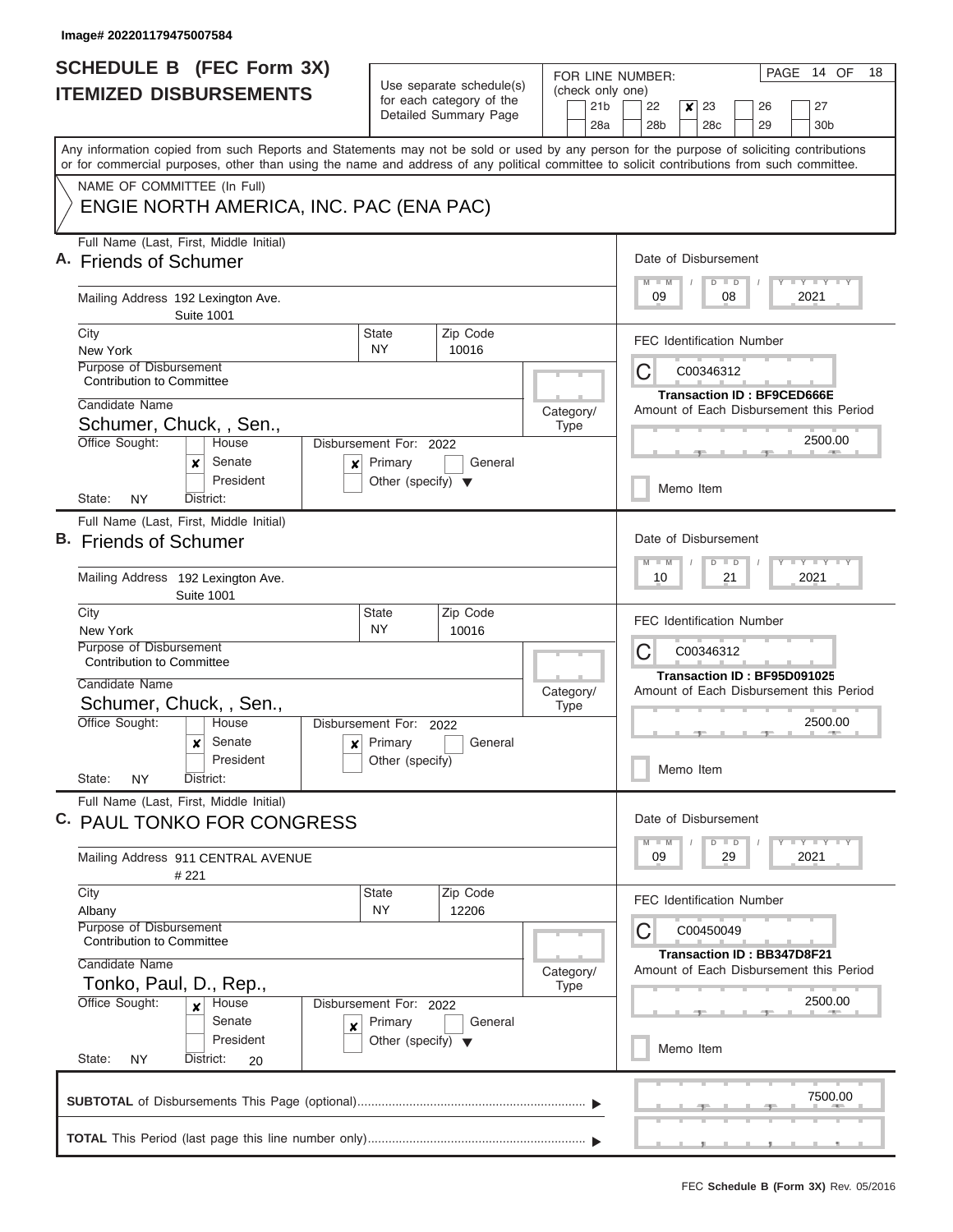I

| <b>SCHEDULE B</b> (FEC Form 3X)                                         |                                         |                                                                           | Use separate schedule(s)                          | FOR LINE NUMBER:                           | PAGE 15 OF<br>18                                                                                                                                                                                                                                                                        |
|-------------------------------------------------------------------------|-----------------------------------------|---------------------------------------------------------------------------|---------------------------------------------------|--------------------------------------------|-----------------------------------------------------------------------------------------------------------------------------------------------------------------------------------------------------------------------------------------------------------------------------------------|
| <b>ITEMIZED DISBURSEMENTS</b>                                           |                                         |                                                                           | for each category of the<br>Detailed Summary Page | (check only one)<br>21 <sub>b</sub><br>28a | 22<br>$\boldsymbol{x}$<br>23<br>26<br>27<br>28 <sub>b</sub><br>29<br>30 <sub>b</sub><br>28c                                                                                                                                                                                             |
|                                                                         |                                         |                                                                           |                                                   |                                            | Any information copied from such Reports and Statements may not be sold or used by any person for the purpose of soliciting contributions<br>or for commercial purposes, other than using the name and address of any political committee to solicit contributions from such committee. |
| NAME OF COMMITTEE (In Full)                                             | ENGIE NORTH AMERICA, INC. PAC (ENA PAC) |                                                                           |                                                   |                                            |                                                                                                                                                                                                                                                                                         |
| Full Name (Last, First, Middle Initial)<br>A. Friends of Schumer        |                                         |                                                                           |                                                   |                                            | Date of Disbursement<br>Y I Y I Y I Y<br>$D$ $D$                                                                                                                                                                                                                                        |
| Mailing Address 192 Lexington Ave.                                      | <b>Suite 1001</b>                       |                                                                           |                                                   |                                            | 2021<br>10<br>21                                                                                                                                                                                                                                                                        |
| City<br>New York                                                        |                                         | <b>State</b><br><b>NY</b>                                                 | Zip Code<br>10016                                 |                                            | <b>FEC Identification Number</b>                                                                                                                                                                                                                                                        |
| Purpose of Disbursement<br>VOID - Contribution to Committee             |                                         |                                                                           |                                                   |                                            | C<br>C00346312<br>Transaction ID: BE321BC7E2                                                                                                                                                                                                                                            |
| Candidate Name<br>Schumer, Chuck, , Sen.,                               |                                         |                                                                           |                                                   | Category/<br><b>Type</b>                   | Amount of Each Disbursement this Period                                                                                                                                                                                                                                                 |
| Office Sought:<br>x                                                     | House<br>Senate<br>x<br>President       | Disbursement For: 2022<br>Primary<br>Other (specify) $\blacktriangledown$ | General                                           |                                            | $-2500.00$                                                                                                                                                                                                                                                                              |
| <b>NY</b><br>State:                                                     | District:                               |                                                                           |                                                   |                                            | Memo Item                                                                                                                                                                                                                                                                               |
| Full Name (Last, First, Middle Initial)<br>В.<br><b>Mailing Address</b> |                                         |                                                                           |                                                   |                                            | Date of Disbursement<br>$Y = Y = Y = Y = I - Y$<br>$D$ $D$                                                                                                                                                                                                                              |
| City                                                                    |                                         | <b>State</b>                                                              | Zip Code                                          |                                            |                                                                                                                                                                                                                                                                                         |
| Purpose of Disbursement                                                 |                                         |                                                                           |                                                   |                                            | <b>FEC Identification Number</b><br>С                                                                                                                                                                                                                                                   |
| Candidate Name                                                          |                                         |                                                                           |                                                   | Category/<br>Type                          | Amount of Each Disbursement this Period                                                                                                                                                                                                                                                 |
| Office Sought:                                                          | House<br>Senate<br>President            | Disbursement For:<br>Primary                                              | General                                           |                                            |                                                                                                                                                                                                                                                                                         |
| State:                                                                  | District:                               | Other (specify)                                                           |                                                   |                                            | Memo Item                                                                                                                                                                                                                                                                               |
| Full Name (Last, First, Middle Initial)<br>C.                           |                                         |                                                                           |                                                   |                                            | Date of Disbursement<br>Y FY FY FY<br>$D$ $D$                                                                                                                                                                                                                                           |
| <b>Mailing Address</b>                                                  |                                         |                                                                           |                                                   |                                            |                                                                                                                                                                                                                                                                                         |
| City                                                                    |                                         | <b>State</b>                                                              | Zip Code                                          |                                            | <b>FEC Identification Number</b>                                                                                                                                                                                                                                                        |
| Purpose of Disbursement                                                 |                                         |                                                                           |                                                   |                                            | С                                                                                                                                                                                                                                                                                       |
| Candidate Name                                                          |                                         |                                                                           |                                                   | Category/<br><b>Type</b>                   | Amount of Each Disbursement this Period                                                                                                                                                                                                                                                 |
| Office Sought:                                                          | House<br>Senate                         | Disbursement For:<br>Primary                                              | General                                           |                                            |                                                                                                                                                                                                                                                                                         |
| State:                                                                  | President<br>District:                  | Other (specify) $\blacktriangledown$                                      |                                                   |                                            | Memo Item                                                                                                                                                                                                                                                                               |
|                                                                         |                                         |                                                                           |                                                   |                                            | $-2500.00$<br>5000.00                                                                                                                                                                                                                                                                   |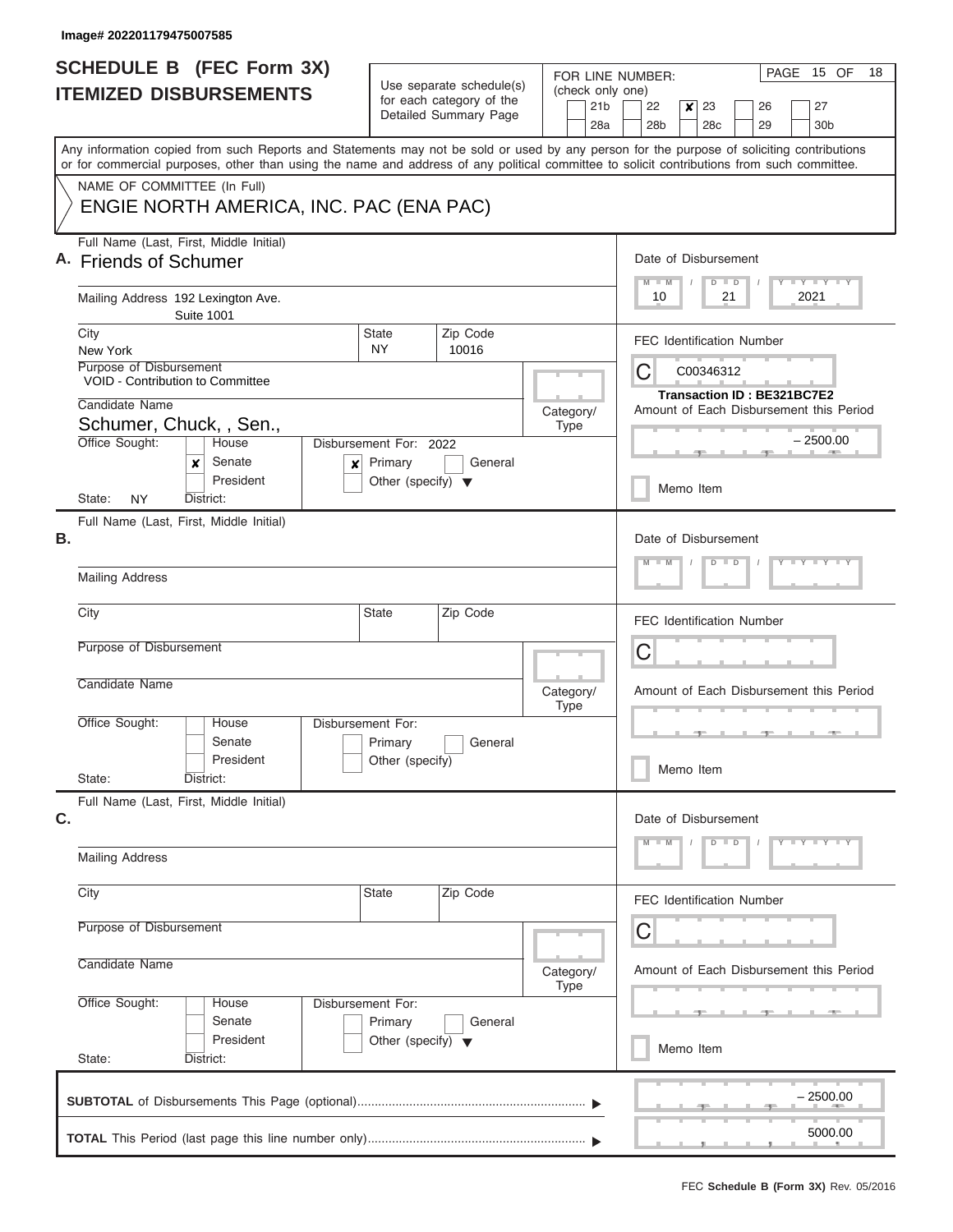I

| <b>SCHEDULE B</b> (FEC Form 3X)                                                                                                                                                                                                                                                         | Use separate schedule(s)                                   | FOR LINE NUMBER:                           | PAGE<br>16 OF<br>18                                                                                     |
|-----------------------------------------------------------------------------------------------------------------------------------------------------------------------------------------------------------------------------------------------------------------------------------------|------------------------------------------------------------|--------------------------------------------|---------------------------------------------------------------------------------------------------------|
| <b>ITEMIZED DISBURSEMENTS</b>                                                                                                                                                                                                                                                           | for each category of the<br>Detailed Summary Page          | (check only one)<br>21 <sub>b</sub><br>28a | 22<br>23<br>27<br>26<br>28 <sub>b</sub><br>28 <sub>c</sub><br>29<br>30 <sub>b</sub><br>$\boldsymbol{x}$ |
| Any information copied from such Reports and Statements may not be sold or used by any person for the purpose of soliciting contributions<br>or for commercial purposes, other than using the name and address of any political committee to solicit contributions from such committee. |                                                            |                                            |                                                                                                         |
| NAME OF COMMITTEE (In Full)<br>ENGIE NORTH AMERICA, INC. PAC (ENA PAC)                                                                                                                                                                                                                  |                                                            |                                            |                                                                                                         |
| Full Name (Last, First, Middle Initial)<br>A. Henry Stern for Senate 2024                                                                                                                                                                                                               |                                                            |                                            | Date of Disbursement<br>Y LY LY LY<br>$\overline{M}$<br>$D$ $D$                                         |
| Mailing Address 1414 K Street<br>Suite 250                                                                                                                                                                                                                                              |                                                            |                                            | 2021<br>11<br>23                                                                                        |
| City<br>Sacramento<br>Purpose of Disbursement                                                                                                                                                                                                                                           | Zip Code<br>State<br>СA<br>95814-3937                      |                                            | <b>FEC Identification Number</b>                                                                        |
| <b>Contribution to State Committee</b><br>Candidate Name                                                                                                                                                                                                                                |                                                            |                                            | С<br><b>Transaction ID: B2F4CD304D</b>                                                                  |
| Office Sought:<br>House                                                                                                                                                                                                                                                                 | Disbursement For: 2024                                     | Category/<br><b>Type</b>                   | Amount of Each Disbursement this Period<br>1500.00                                                      |
| Senate<br>×<br>President                                                                                                                                                                                                                                                                | General<br>Primary<br>Other (specify) $\blacktriangledown$ |                                            | Memo Item                                                                                               |
| State:<br>District:<br>Full Name (Last, First, Middle Initial)                                                                                                                                                                                                                          |                                                            |                                            |                                                                                                         |
| Josh Becker for Senate 2020                                                                                                                                                                                                                                                             |                                                            |                                            | Date of Disbursement<br>Y FY FY FY<br>$D$ $D$<br>$-M$                                                   |
| Mailing Address 1017 L Street #106                                                                                                                                                                                                                                                      |                                                            |                                            | 08<br>2021<br>27                                                                                        |
| City<br>Sacramento                                                                                                                                                                                                                                                                      | Zip Code<br><b>State</b><br>CA<br>95814                    |                                            | <b>FEC Identification Number</b>                                                                        |
| Purpose of Disbursement<br><b>Debt Retirement</b><br>Candidate Name                                                                                                                                                                                                                     |                                                            | Category/                                  | С<br><b>Transaction ID: BC69CDA527</b><br>Amount of Each Disbursement this Period                       |
| Office Sought:<br>House<br>Senate                                                                                                                                                                                                                                                       | Disbursement For: 2020<br>Primary<br>General<br>×          | <b>Type</b>                                | 1500.00                                                                                                 |
| President<br>State:<br>District:                                                                                                                                                                                                                                                        | Other (specify)                                            |                                            | Memo Item                                                                                               |
| Full Name (Last, First, Middle Initial)<br>C. Friends of Chris Quinn                                                                                                                                                                                                                    |                                                            |                                            | Date of Disbursement                                                                                    |
| Mailing Address 815 Greenwood Ave<br>Ste 21                                                                                                                                                                                                                                             |                                                            |                                            | $Y$ $Y$ $Y$ $Y$ $Y$<br>$D$ $D$<br>2021<br>07<br>28                                                      |
| City<br>Jenkintown                                                                                                                                                                                                                                                                      | Zip Code<br>State<br>PA<br>19046                           |                                            | <b>FEC Identification Number</b>                                                                        |
| Purpose of Disbursement<br>Direct Contribution<br>Candidate Name                                                                                                                                                                                                                        |                                                            | Category/<br><b>Type</b>                   | С<br><b>Transaction ID: BD079CE5FF</b><br>Amount of Each Disbursement this Period                       |
| Office Sought:<br>House                                                                                                                                                                                                                                                                 | Disbursement For: 2022                                     |                                            | 500.00                                                                                                  |
| Senate<br>$\boldsymbol{x}$<br>President                                                                                                                                                                                                                                                 | Primary<br>General<br>Other (specify) $\blacktriangledown$ |                                            |                                                                                                         |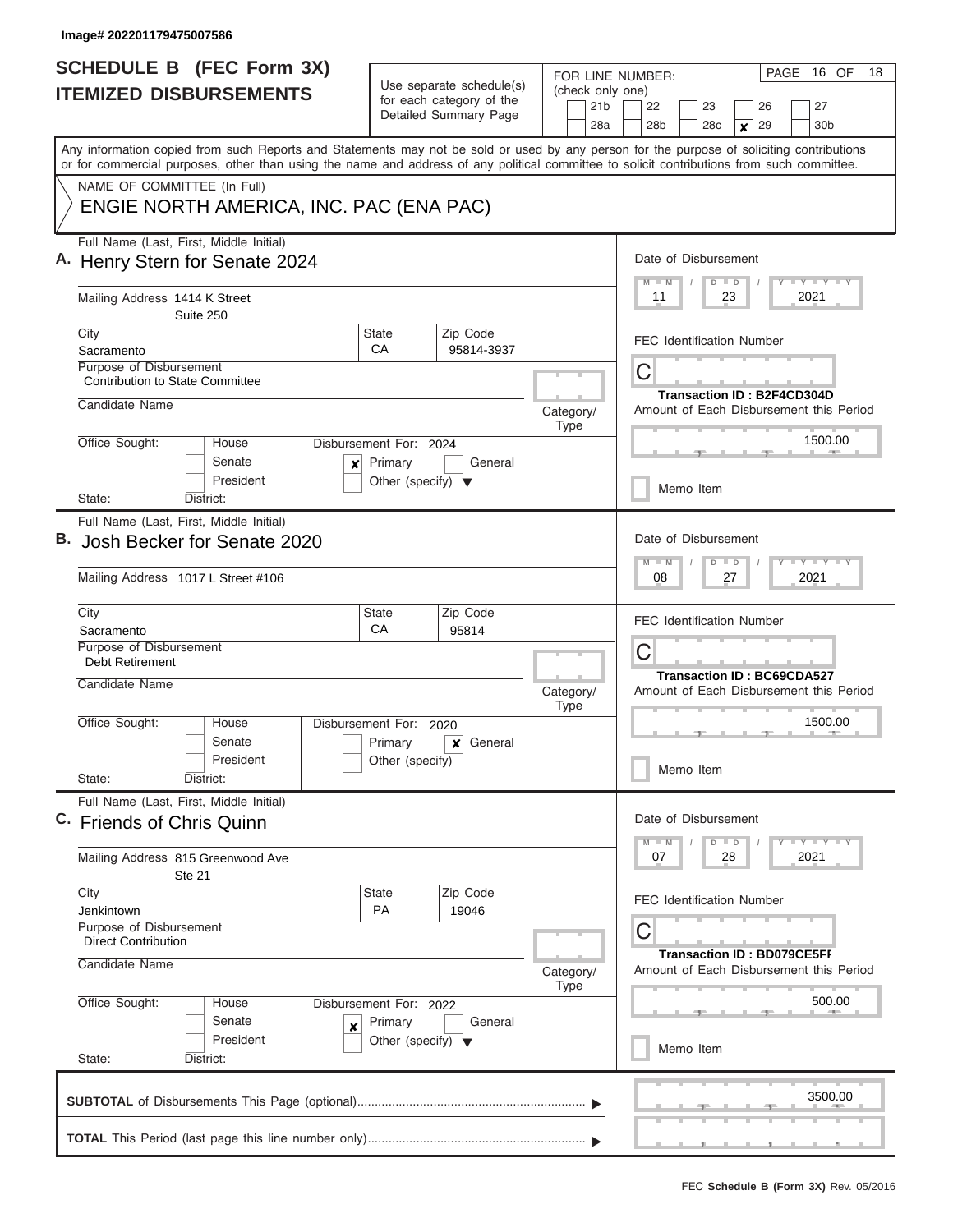I

| <b>ITEMIZED DISBURSEMENTS</b>                                                              | <b>SCHEDULE B (FEC Form 3X)</b>              |                                                                     | Use separate schedule(s)<br>for each category of the | FOR LINE NUMBER:<br>(check only one)<br>21 <sub>b</sub> | 17 OF<br>18<br>PAGE<br>27<br>22<br>23<br>26                                                                                                                                                                                                                                             |
|--------------------------------------------------------------------------------------------|----------------------------------------------|---------------------------------------------------------------------|------------------------------------------------------|---------------------------------------------------------|-----------------------------------------------------------------------------------------------------------------------------------------------------------------------------------------------------------------------------------------------------------------------------------------|
|                                                                                            |                                              |                                                                     | Detailed Summary Page                                | 28a                                                     | 28b<br>28 <sub>c</sub><br>29<br>30 <sub>b</sub><br>$\mathbf{x}$                                                                                                                                                                                                                         |
|                                                                                            |                                              |                                                                     |                                                      |                                                         | Any information copied from such Reports and Statements may not be sold or used by any person for the purpose of soliciting contributions<br>or for commercial purposes, other than using the name and address of any political committee to solicit contributions from such committee. |
| NAME OF COMMITTEE (In Full)                                                                | ENGIE NORTH AMERICA, INC. PAC (ENA PAC)      |                                                                     |                                                      |                                                         |                                                                                                                                                                                                                                                                                         |
| Full Name (Last, First, Middle Initial)<br>A. Drew Darby Campaign                          |                                              |                                                                     |                                                      |                                                         | Date of Disbursement                                                                                                                                                                                                                                                                    |
| Mailing Address P.O. Box 3284                                                              | Suite 517                                    |                                                                     |                                                      |                                                         | $M$ $M$<br>$Y$ $Y$ $Y$ $Y$ $Y$<br>$D$ $D$<br>10<br>21<br>2021                                                                                                                                                                                                                           |
| City<br>San Angelo                                                                         |                                              | <b>State</b><br>TX.                                                 | Zip Code<br>76902-3284                               |                                                         | <b>FEC Identification Number</b>                                                                                                                                                                                                                                                        |
| <b>Purpose of Disbursement</b><br><b>Contribution to State Committee</b><br>Candidate Name |                                              |                                                                     |                                                      |                                                         | C<br>Transaction ID: B53EC9A223                                                                                                                                                                                                                                                         |
| Office Sought:                                                                             | House                                        | Disbursement For: 2022                                              |                                                      | Category/<br><b>Type</b>                                | Amount of Each Disbursement this Period<br>1000.00                                                                                                                                                                                                                                      |
|                                                                                            | Senate<br>President                          | Primary<br>$\boldsymbol{x}$<br>Other (specify) $\blacktriangledown$ | General                                              |                                                         | Memo Item                                                                                                                                                                                                                                                                               |
| State:                                                                                     | District:                                    |                                                                     |                                                      |                                                         |                                                                                                                                                                                                                                                                                         |
| Full Name (Last, First, Middle Initial)<br>B. Clean Energy Illinois                        |                                              |                                                                     |                                                      |                                                         | Date of Disbursement<br>$Y - Y - Y - Y - I - Y$<br>$M - M$<br>$D$ $D$                                                                                                                                                                                                                   |
| Mailing Address 3216 N. Clifton Ave                                                        |                                              |                                                                     |                                                      |                                                         | 09<br>29<br>2021                                                                                                                                                                                                                                                                        |
| City<br>Chicago                                                                            |                                              | <b>State</b><br>IL                                                  | Zip Code<br>60657                                    |                                                         | <b>FEC Identification Number</b>                                                                                                                                                                                                                                                        |
| Purpose of Disbursement<br><b>Contribution to State Committee</b>                          |                                              |                                                                     |                                                      |                                                         | С<br><b>Transaction ID: BACCEE398F</b>                                                                                                                                                                                                                                                  |
| Candidate Name                                                                             |                                              |                                                                     |                                                      | Category/<br><b>Type</b>                                | Amount of Each Disbursement this Period                                                                                                                                                                                                                                                 |
| Office Sought:                                                                             | House<br>Senate                              | Disbursement For:<br>Primary                                        | 2021<br>General                                      |                                                         | 5000.00<br>$-1$                                                                                                                                                                                                                                                                         |
| State:                                                                                     | President<br>District:                       | Other (specify)<br>x                                                | Other                                                |                                                         | Memo Item                                                                                                                                                                                                                                                                               |
| Full Name (Last, First, Middle Initial)                                                    | C. Maine House Democratic Campaign Committee |                                                                     |                                                      |                                                         | Date of Disbursement                                                                                                                                                                                                                                                                    |
| Mailing Address P.O. Box 2021                                                              |                                              |                                                                     |                                                      |                                                         | $D$ $D$<br>$Y + Y + Y$<br>2021<br>09<br>20                                                                                                                                                                                                                                              |
| City<br>Augusta                                                                            |                                              | State<br><b>ME</b>                                                  | Zip Code<br>04338-2021                               |                                                         | <b>FEC Identification Number</b>                                                                                                                                                                                                                                                        |
| Purpose of Disbursement<br><b>Contribution to State Committee</b><br>Candidate Name        |                                              |                                                                     |                                                      | Category/<br>Type                                       | С<br>Transaction ID: B9288944C7<br>Amount of Each Disbursement this Period                                                                                                                                                                                                              |
| Office Sought:                                                                             | House<br>Senate                              | Disbursement For: 2021<br>Primary                                   | General                                              |                                                         | 500.00                                                                                                                                                                                                                                                                                  |
| State:                                                                                     | President<br>District:                       | Other (specify) $\blacktriangledown$<br>x                           | Other                                                |                                                         | Memo Item                                                                                                                                                                                                                                                                               |
|                                                                                            |                                              |                                                                     |                                                      |                                                         | 6500.00                                                                                                                                                                                                                                                                                 |